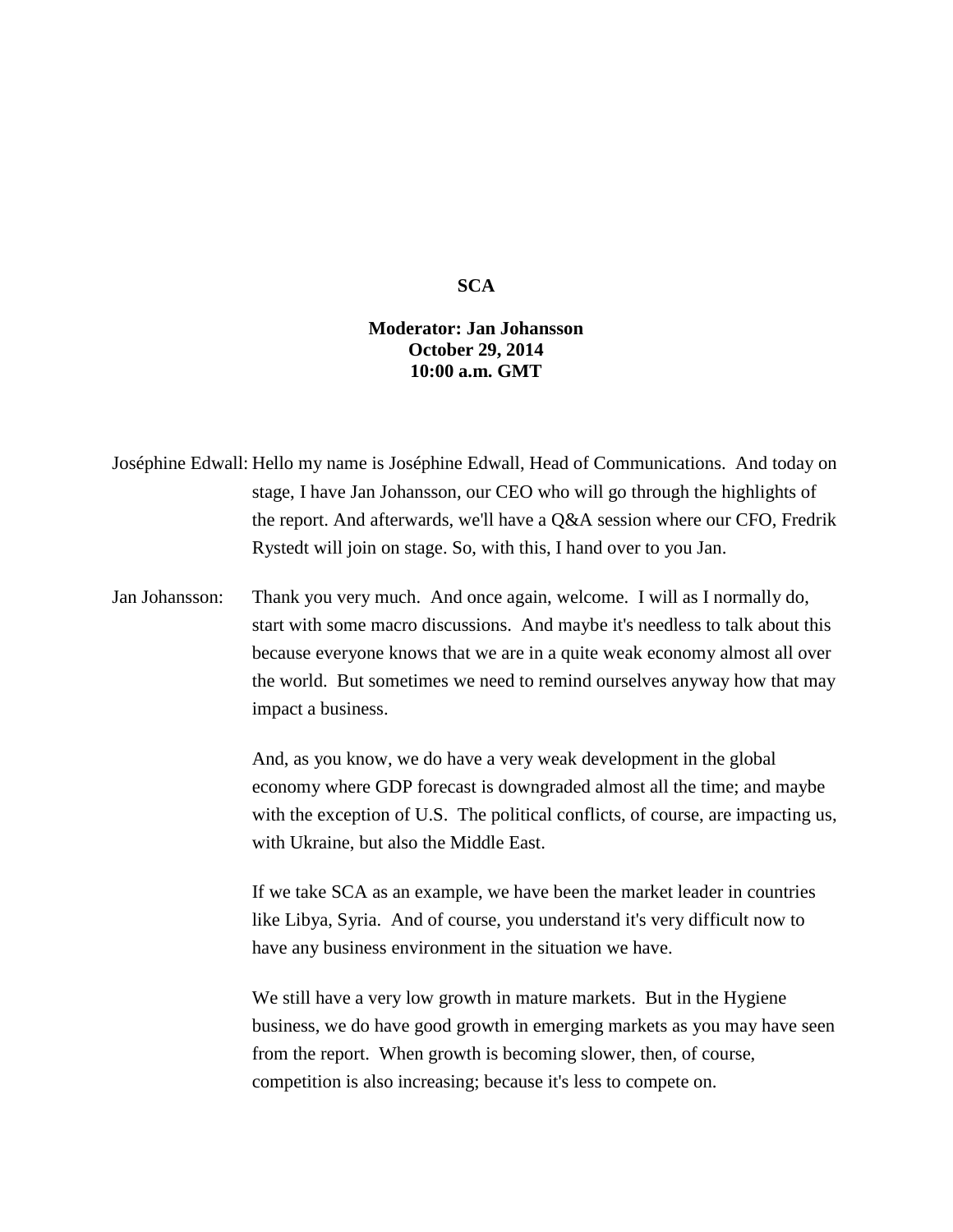And we see that also in some of our markets. And this quarter we are also hit very much by, in particular, the stronger U.S. dollar. We buy all almost, the bulk of our raw materials all over the world in dollar. And then, of course, if you're in Columbia, it's buying pulp in dollar. You will have a hit. But also, the euro dollar has changed quite substantially. And that short-term is difficult to offset. But, of course, over time, we need to take care of that. I'll get back to that a little bit later.

We do see an increased demand in Europe of kraftliner and solid-wood products, which of course, is very positive. In this difficult environment, we have anyway, a very strong increase of operating profit and cash flow in the Company.

We also have good organic growth even compared to some of our major competitors globally. We continue to work with cost efficiency.

I'm going to use two slides today just to show what we're doing and some impact of that. We have several new launches. I will touch upon that also. That's one of the most important measurements we have actually to offset cost increases; but also to increase growth.

We have now successfully transferred our Chinese business to Vinda. As from 1st of October. And we continue to receive recognition for our sustainability work in the Company. That is also giving positive business impact in particularly in the emerging markets.

Summarizing, we have a growth in sales of 16 percent. And that, of course, also include the acquisition of Vinda. But Vinda had an impact of seven percent on that; so, still excluding Vinda, it was quite a good growth.

Organic sales growth of four percent; we do not include Vinda in that since it's still regarded as an acquisition. But if we do that, it would have been five percent organic growth.

Operating profit is increasing by 16 percent. Vinda's impact of that is about four percent. So, the underlying business is still generating quite a good profit increase.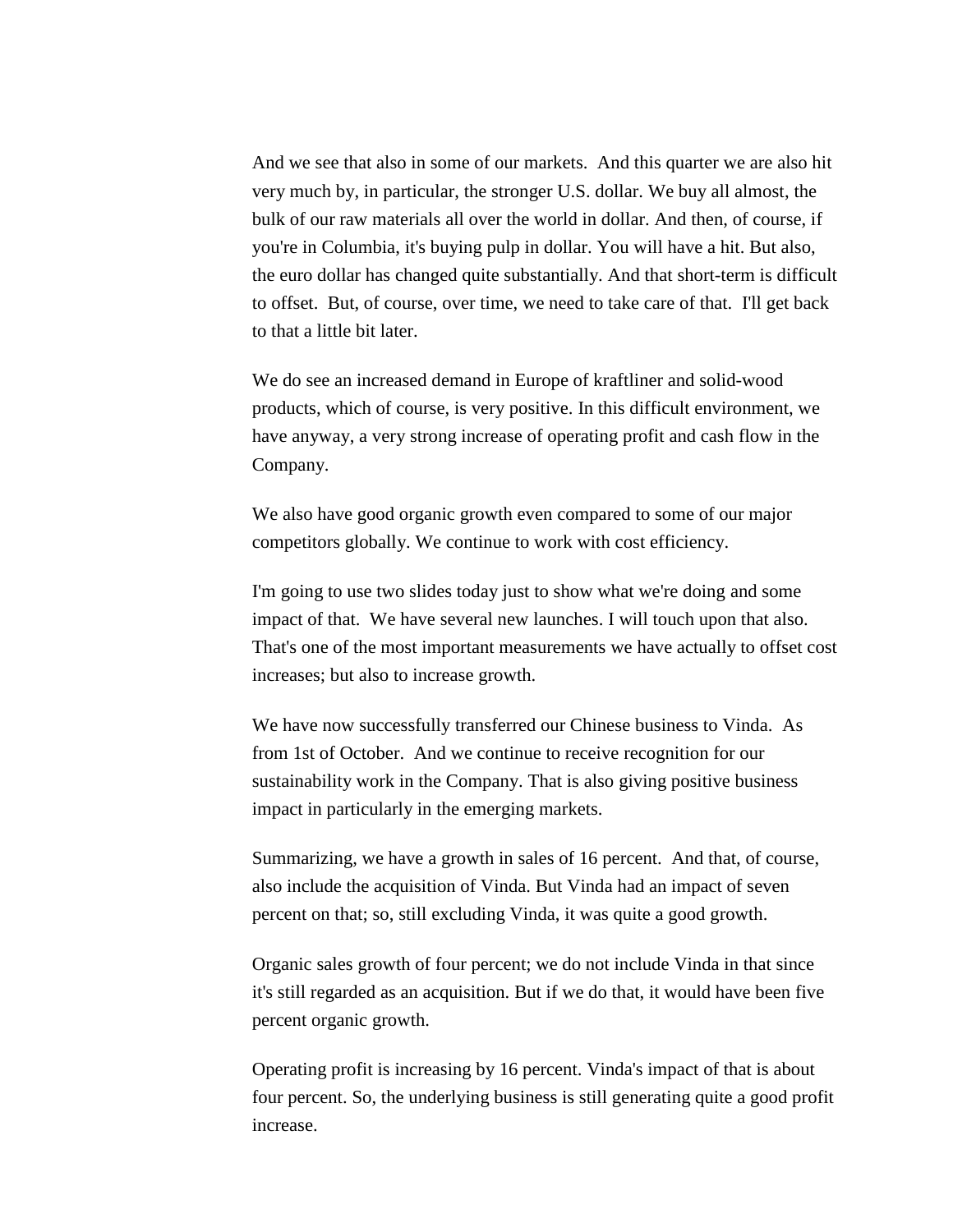Operating margin, flat; and it is slightly negatively impacted by the consolidation of Vinda. Because Vinda does have a lower margin in their business than we have. So, excluding Vinda, we would have a slightly higher margin.

Substantially increase in earnings per share, 30 percent. And also as we talked about in Q2, we are regaining some of the working capital that we tied up in Q2 in Q3 now. So, it's substantially improvements of cash flow almost 60 percent.

Coming back to the efficiency programs because we do get questions on that, what we are doing. One major measurement or action that we have is that we have a blueprint implementation in all of our plants. And it sounds very simple.

We have a blueprint of a perfect paper plant. And we have a blueprint of a perfect converting plant. And then we implement that in all our operations over the world. And that is almost finalized in the Perform to Grow program, but still we have some things to do in Georgia-Pacific, and in particular in France.

And that will also during this year be more action oriented and more impact of that going forward. We also of course work with sourcing. We work with our warehouses, et cetera, et cetera; and the same in Forest. If we look at some of the results, you can see that Personal Care machine efficiency in converting is going up, same in Tissue, and same in Papermaking.

And if you take Papermaking, three percent - it looks like a rather small figure. But if you look in a papermaking-environment, that's actually a substantial improvement of efficiency. And we also see costs coming down when it comes to sourcing, logistics and energy consumption.

So, the cost saving programs are working. And also working as we communicated and planned in the beginning.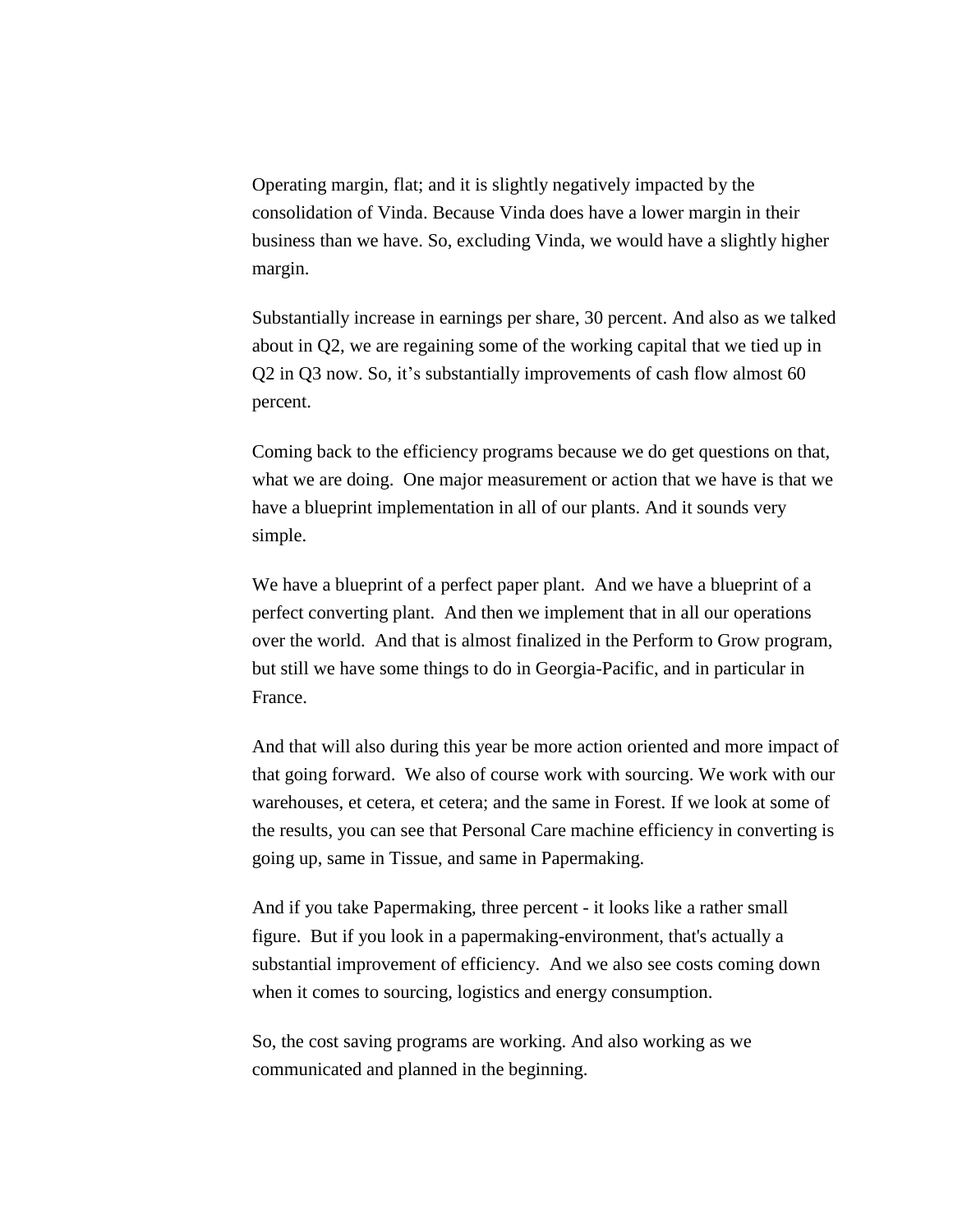If we look at innovation, last quarter we had some innovation on the incontinence side.

This quarter we have been focusing on the feminine side. And we have three new innovations that we present here. And if you look at the report also, you see that we have a quite a strong growth in feminine almost all over the world. And that is also a category that we want to grow in.

We want to be bigger in the feminine category. It's mainly a branded category. It's also a category where innovation actually makes a difference to gain market share and to have satisfied customers. So, that's why we are focusing quite a lot in that area.

But also, some new innovations in Tissue, in Tempo, in Lotus, and also in our Xpressnap where we also got a very prestigious award in U.S. on one of our new innovations. So, innovation is working.

And as I have been talking about I think for maybe a year or two now, we are in a situation where the bottleneck is on the market and not in the innovation. And that should be the bottleneck, which means that we do have new products.

We have plans for new products for the coming two, three years. And that's very important because that's also something we can communicate with our retailer customers. They want to know what is happening not only next week, but also next year, and two years ahead, and three years ahead.

So, that's a very positive change that we're seeing in our innovation funnel and the work we are doing there. And this is also probably the best and maybe even the only way you can really offset quick cost increases in the raw materials side. New innovations, new communication, new way of pricing your products.

If we look at the Group and how the net sales has been growing. We have a price mix of one and volume of three. Then, of course, also the acquisition is impacting. But we also, from a group level on the translation impact, a positive currency impact.

 $\epsilon$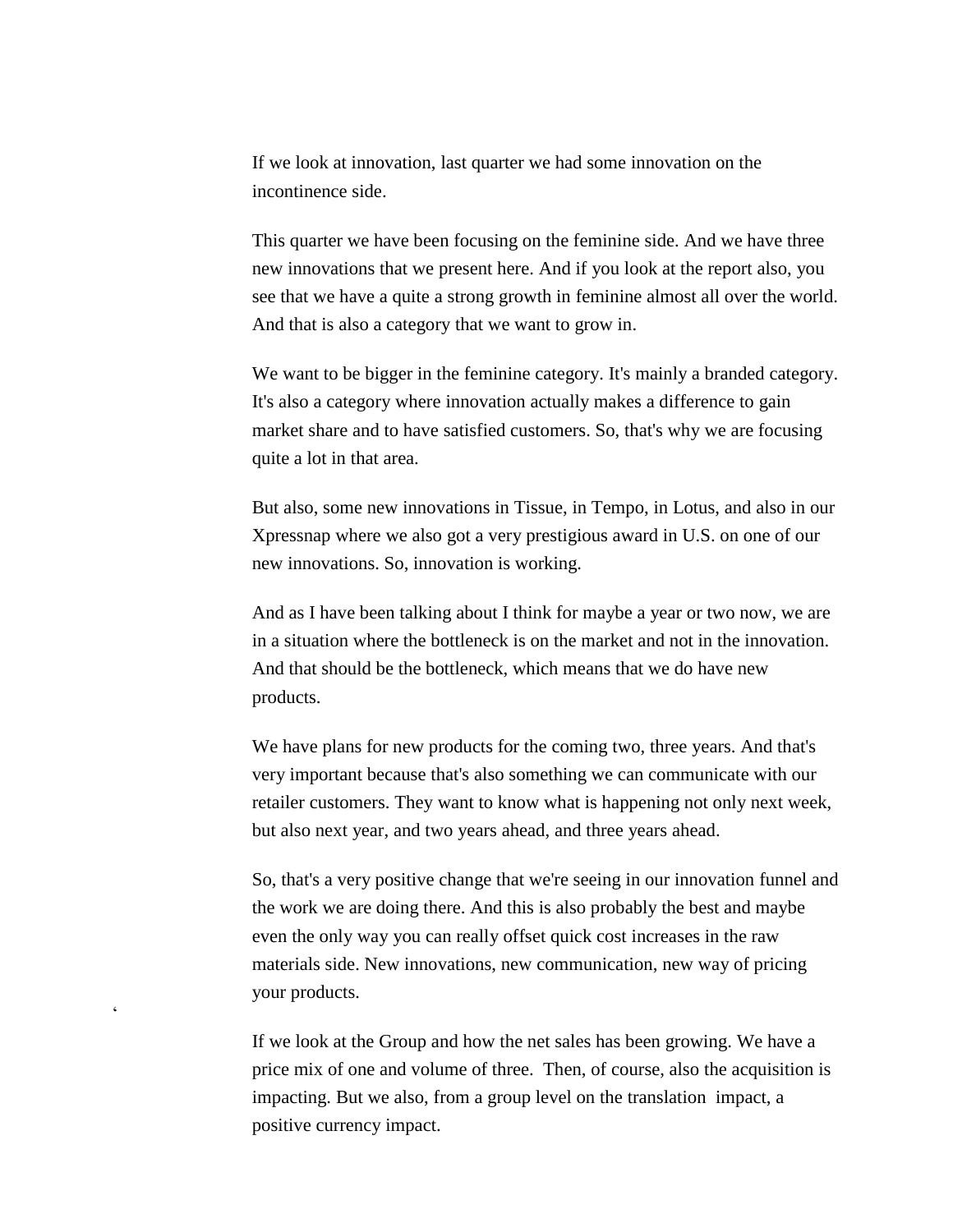Then, that is mainly offset by transaction impact when it comes to the hit of the raw material when we go down to the P&L. So it's positive in translation, negative on transaction.

And if we look at the different markets, in total four percent; mature markets, of course, still very slow, but two percent, emerging markets, nine percent. If we add Vinda into that, we would have had a growth of 11 percent in emerging markets. And as I said, five percent in total.

And we also show here some very strong development in different countries. And, of course, we talked a lot about Russia and the problems in Russia. We are actually growing very strongly in Russia.

People still need our products. Then of course, we are hit by the depreciation of the ruble. But as long as we can produce in Russia and sell in Russia, it's more a translation impact than a transaction impact.

We actually also had a decent growth in Europe during the quarter. We grew the Baby with eight percent in Europe in a non-growth environment. And we grew the Fempro with nine percent; which also is very good. It's exactly in accordance with our strategy. And we also had an Inco growth of some two percent in a market that is normally not growing.

On top of that, a very good growth in some of the emerging markets. So, I think we at least are proving that we are able to grow in a more and more difficult macro environment; even in a market that doesn't have any growth at all, like the European market.

And then, if we look at the different parts of the growth, the organic operating profit growth was six percent. We have a better product mix. We have higher volume. And of course, cost savings is coming in, more and more.

Consolidation of Vinda is helping us in this aspect. But then, the very fast increase of raw material, both in price, but very much in FX is in the shortterm difficult to offset. Operating profit flat; as I said excluding Vinda, it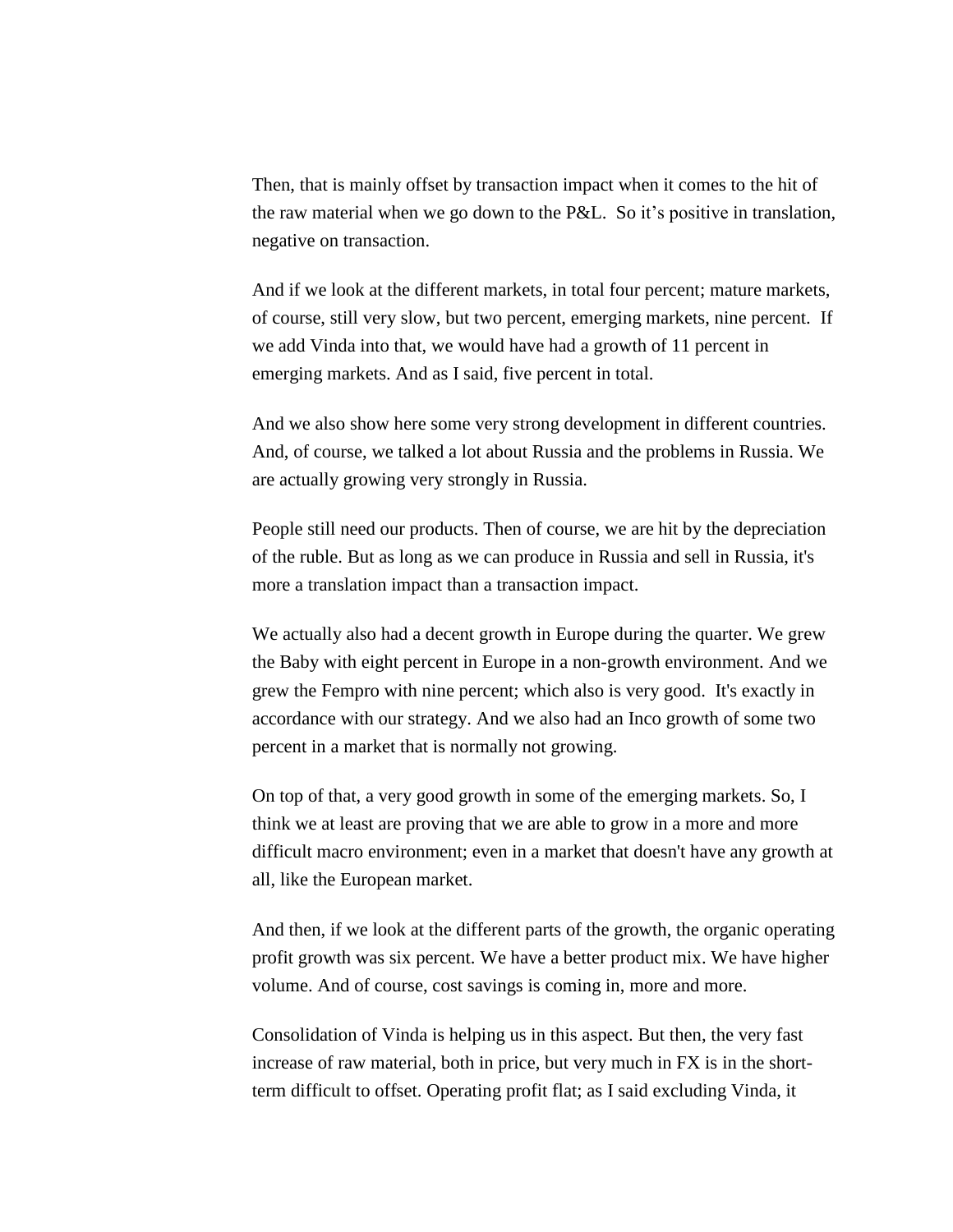would have been a slight increase in the operating profit. But still, a very strong improvement in earnings per share.

We have 30 percent as I commented on; and also, a very good return of cash flow with almost 60 percent.

Coming into Personal Care; and the major impact, if I start with the operating margin is, of course, the raw material. We had an increase cost of 159 million SEK in the quarter for raw material.

And that would have meant, everything a like, we would have over 13 percent margin, if we wouldn't have had the short-term hit on raw material. And, of course, we need to deal with this. And we deal with this in different ways. We continue to look at costs, how we can reduce our costs.

Innovations will help us offset that. But we will also need to look at price increases in particular categories, in particular countries. So that's something we are working very hard with just now.

When we talk about Personal Care, it's obvious that I need to get into Procter & Gamble's entrance on the Incontinence market. And they've started in the U.K. And they're now coming into France, Belgium, and Germany.

One positive thing is that the entrance of Procter has really had a positive impact on the growth of the market. The market has grown by 18 percent after they introduced in U.K. But you have to be careful with that figure, it's one month.

And 80 percent of the sales in the U.K. has been on promotion; which means that probably people are overspending now.

And we will know after the second and the third return to buy the products whether or not it's sustainable. I guess it's not. Because the penetration has increased slightly. But it has not increased so it has impacted the market with 18 percent.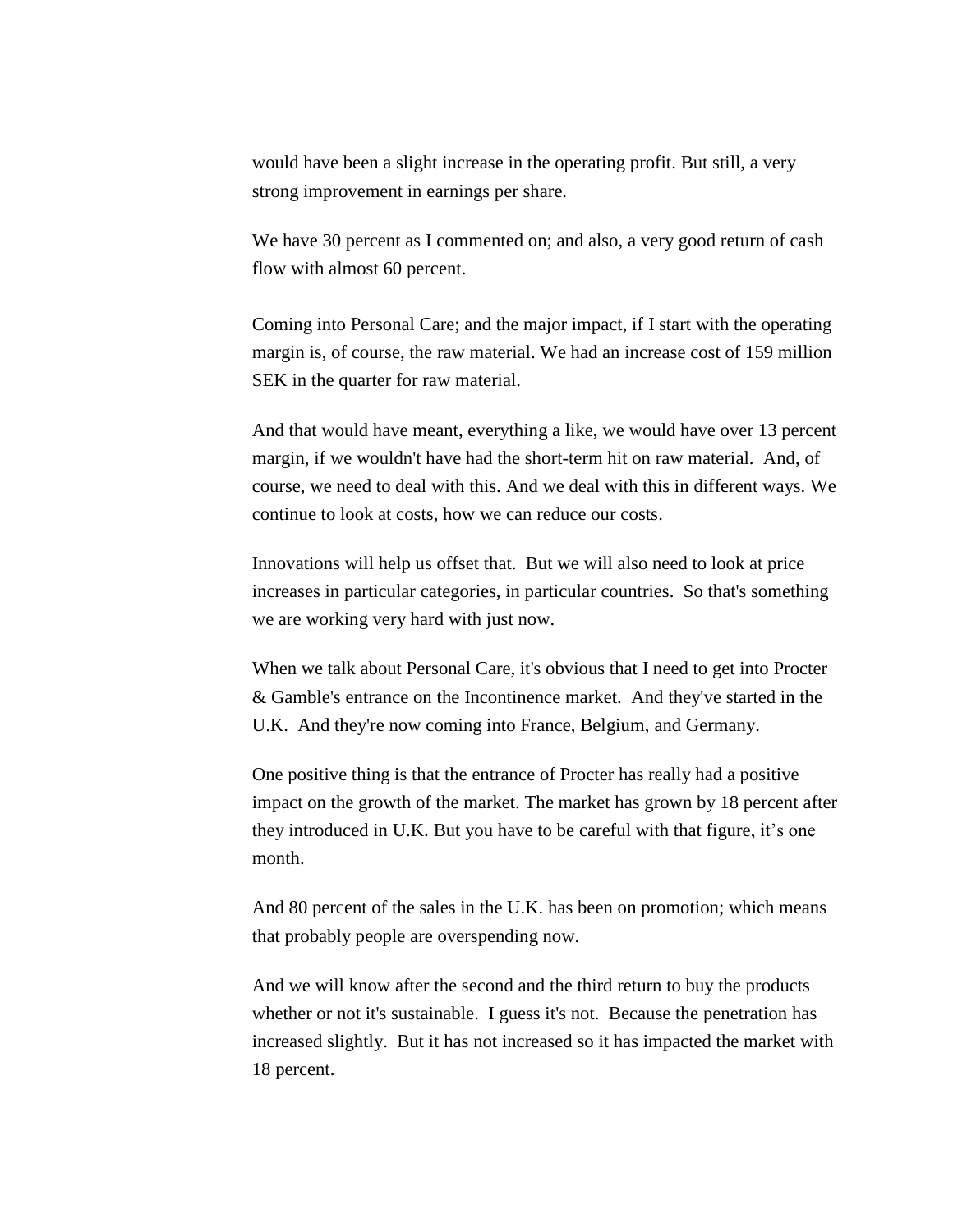They have gained some market shares. They had some two percent market share even before they started. And I think volume wise, they have gained some five, six percent during this period. We have increased our sale by five percent in the U.K since they entered.

And it's far too early to say if this is going to be a success for Procter or if it's going to be difficult for us. We have to wait until the third, fourth, fifth time people are coming back to buy their products. But so far, from our perspective, our tactic is working.

But, as I said last quarter also you can never underestimate such a big and good player as Procter. But we do have an extremely strong brand. We do have the trust of the consumers. We do have the trust of the customers.

And we also have to remember that they are entering a piece of the market. They're not entering the total market. The retail market in Europe is about 18 percent of the total inco market. And then we also believe that they will go in to the pharmacy market; which is very different.

Because you do sell different products in pharmacy than you do in retail, a little bit more heavy products that they are not into, they are more into the light products. But if you also include the whole pharmacy market and the whole retail market in Europe, it's about 34 percent of the inco market.

But we continue to follow this. And we continue, of course, to invest in TENA to keep our position. We are not substantially increasing our costs. We are redirecting some of the A&P that we were planning.

And this is of course something we need to follow every quarter and see how it's developing. But, so far, it's going according what we would have guessed before they entered the market.

Going back to to Tissue, we had an absolutely beautiful growth in Vinda with over 20 percent. But with the lower margin than we have in rest of our business.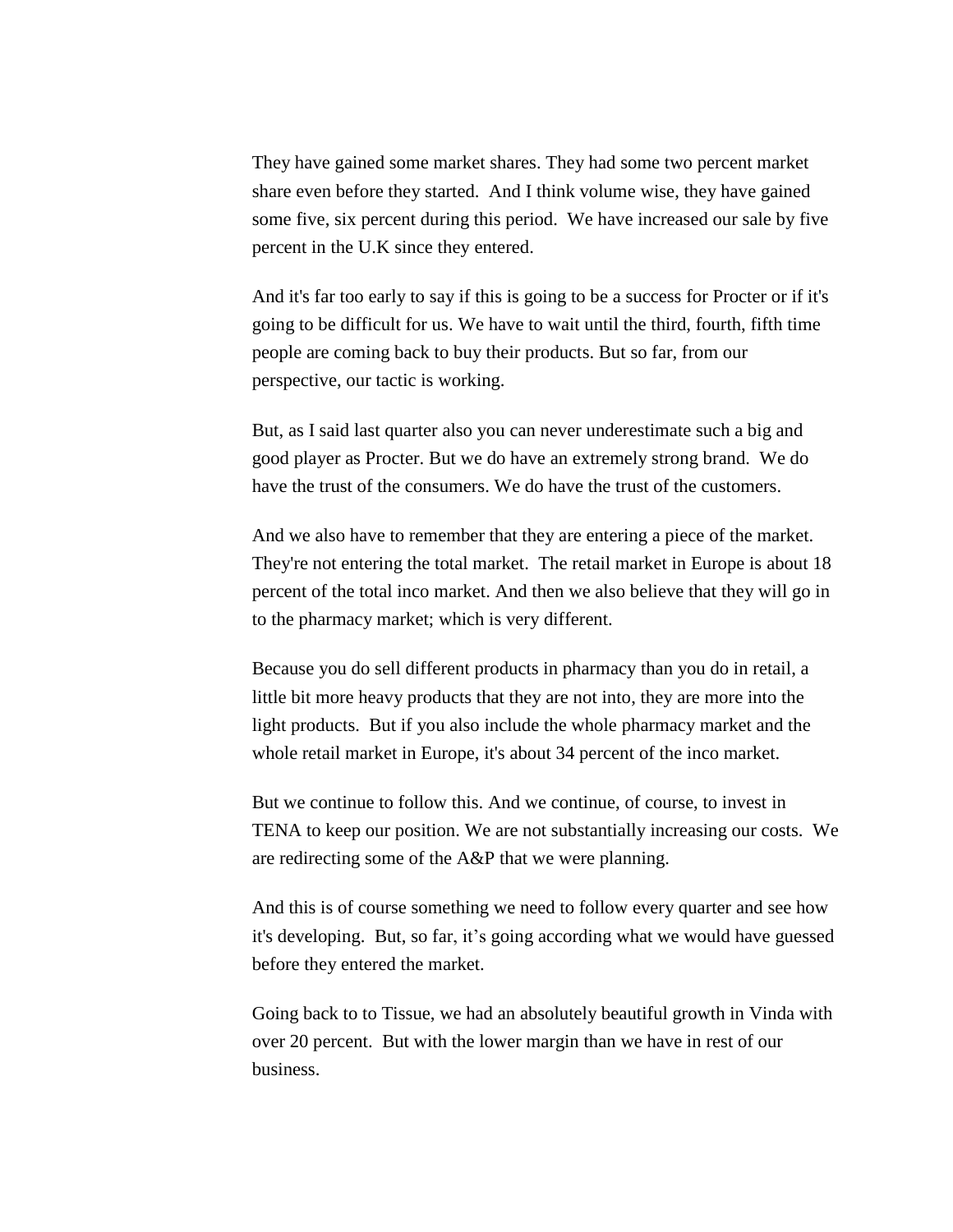So, Tissue – the Vinda margin is actually taking down the Tissue margin. Without that, we would have been flattish in the margin. And the negative impact here is that we have less price increases in raw material than in Personal Care, but we also have quite substantial transportation costs because of two new legislation. France increased the road tax and U.S new legislation, drivers are not allowed to drive as long as previously. They need to sleep. And that has sort of short-term impacted the cost side.

Good growth in Away-From-Home, gaining market share almost all over the world. Some problems in the U.S.; of course, for the year, the winter problems we had is impacting. But we do have an overcapacity in Tissue in U.S.

Now, that was primarily directed to the Consumer Tissue. When the Consumer Tissue cannot absorb it's spilling over to the Away-From-Home side. And that has increased the competition in U.S. and Q3 to Q3, we do have a reduction in price.

But we actually managed to increase the price Q2 to Q3 in the U.S. So, even though there is an increased competition, we have been - managed to renew our contracts actually to have an increase; small, but still an increase.

And same here, if we would have included Vinda in the growth in emerging market; the growth would have been 13 percent, the organic growth. And of course, next year they will be part of the organic growth. Forest is probably the most positive surprise in the report.

And it's been a strong quarter. And we have been able to get some price increases into kraftliner. It's about 15 euro in Q3. And we expect another 20 euro in Q4. We have increased sales of publication paper even though the market is still going down.

Newsprint is down with as much as nine percent. And also, magazine paper is down by some two, three percent. But we have increased our production. We have had some higher costs in our Forest operation due to – you remember that we had more than five million cubic meters that was storm felled.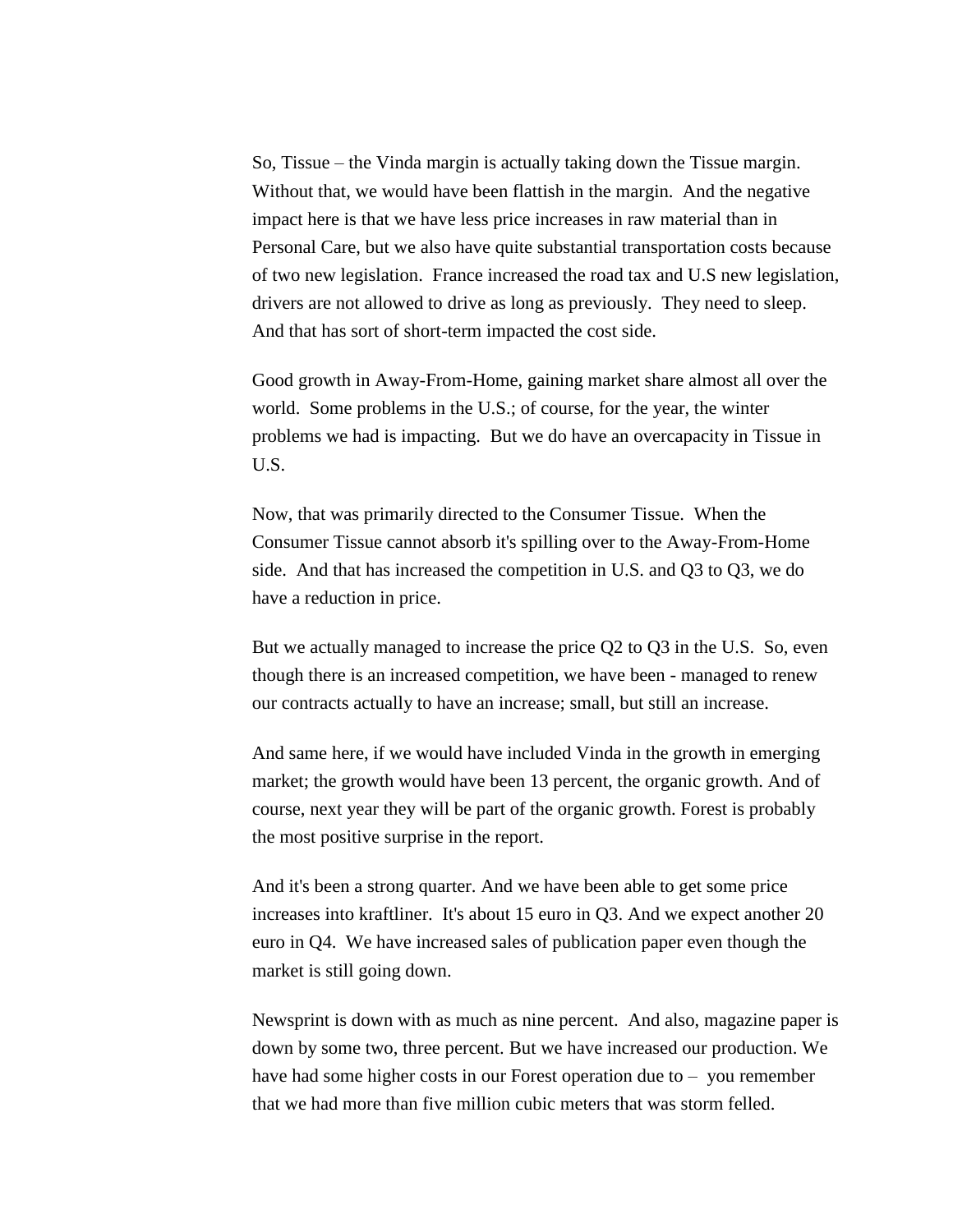And of course, it's much more expensive to go in to take care of that forest than it is to when you can do it in an organized way. And the storm also made us buy somewhat more external forest than using our own forest. And that had an impact on the cost side.

Solid-wood, good demand; unfortunately, the supply is increasing. So we may anticipate some price pressure in Q4 on solid-wood, still good volumes. So, of course, you have the Christmas etc that will impact it.

Pulp is growing strong. And the pure Forest operation is also growing quite strong. And we are obviously helped here by the weaker Swedish Crown.

So, summarizing, in a very difficult environment where we are downgrading country after country almost every month. And you look at this small country now with zero interest rates indicating that we're not as strong as maybe we believed a couple of months ago.

With maybe one exception, U.S., even though the consumer side in the U.S. is not as strong as maybe the industrial side. So, we have to keep an eye on that. Because in the end, that will actually dictate the growth of the U.S, how the consumer is behaving.

In spite of all of this, we have substantially improved our profits, substantially improved our cash flow and earnings per share. So, with that, thank you. And we open the floor for questions, I guess?

Joséphine Edwall: So we start here with Linus.

Jan Johansson: Absolutely.

Linus Larsson: Thank you. It's Linus Larsson with SEB. Just coming back to your raw material costs comments and in Q3 on Q2, there was costs inflation of 158 million krona in the two –in Personal Care and Tissue combined. Could you say how much of that was currency related?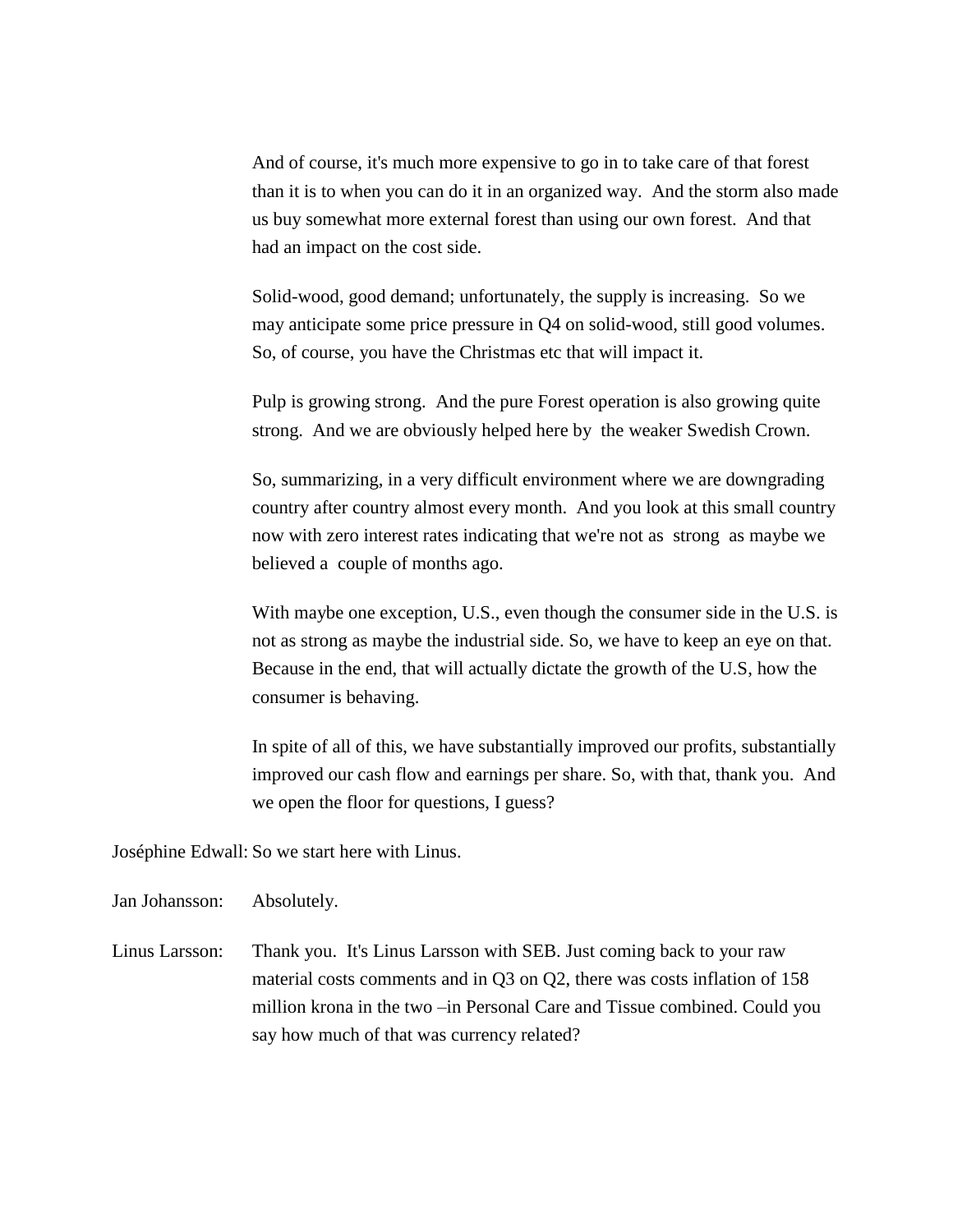Is it possible to make a breakdown of that? And second to that, in Q4, do you have a view or guidance on this kind of potential cost inflation continuing Q4 on Q3, please?

Jan Johansson: Well, in Personal Care, it was about 50, 50. In Tissue it was – Tissue was much less than Personal Care. Personal Care, I thought was 159, and Tissue,

Fredrik Rystedt: It is 159. So, but roughly half and half, currency.

Linus Larsson: In both subdivisions?

Fredrik Rystedt: Less in Tissue; so, it was – so, it's roughly half and half in Personal Care, and a little less in Tissue.

Linus Larsson: OK. Great, and Q4 on Q3, do you have a view at this stage? What kind of raw material cost inflation we should expect sequentially?

Jan Johansson: I mean, first of all it's very difficult to forecast the currency. Because the currency move will have a bigger impact than maybe the price. The price is sort of. The general economy doesn't really support a price increase in the raw material. And normally, you would see a negative reaction on pulp pricing when the dollar is getting stronger; which you haven't seen in this case. One would in history, historically it's always been like a negative correlation. But you haven't really seen that.

> I mean you see hardwood softening up a little bit. But softwood is still very strong. But we don't expect from sort of a price point of view any substantial increase. Then you have the currency play; which is difficult.

Linus Larsson: And elsewhere on your variable cost side, I mean, oil price under the pressure. At what stage will you be seeing some tailwind in plastics, super absorbents, et cetera?

Jan Johansson: Well, in average, three to six months after you see the oil prices coming down or coming up we will get it in the P&L.

Linus Larsson: So not – you wouldn't expect that, given your contract structure, etc its not in the?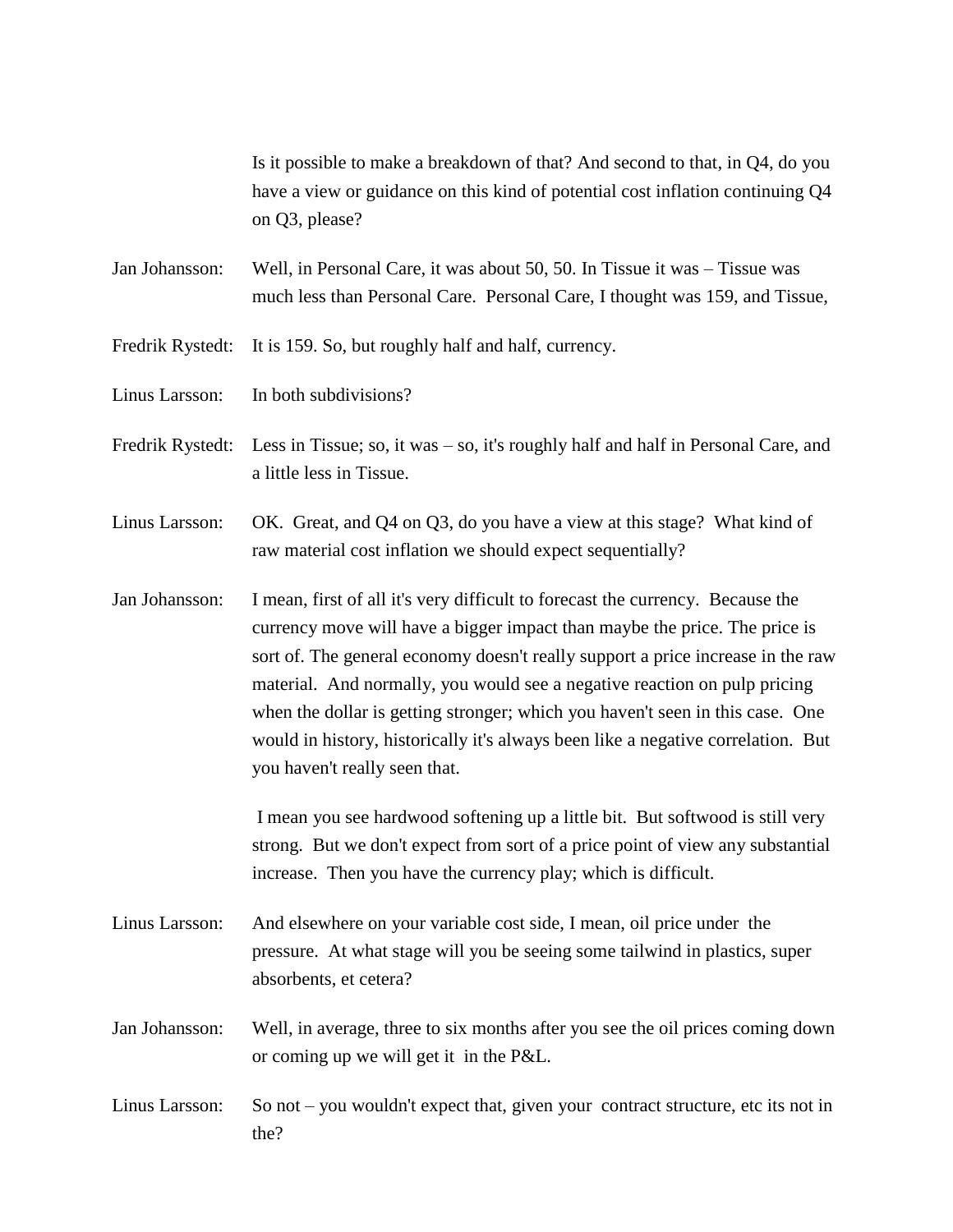| Jan Johansson:<br>Not Q4. |  |
|---------------------------|--|
|---------------------------|--|

Linus Larsson: Not in Q4?

Jan Johansson: No, more in Q1 then.

Linus Larsson: And then, something different, just finally on Vinda, you say that Vinda is at this stage margin dilutive. Is that what we should expect for the foreseeable future? Or at what stage will margins be on par? I understand the balance between growth and margins, but what's your thinking around that and how will you play that, do you think?

Jan Johansson: I think Vinda is a growth case. And they should grow. And, as you maybe saw from the report this morning they're growing substantially higher than the market today.

> They are gaining market share. They have in many cases a superior products to a lot of competitors since they are using the modern technology and a lot of virgin fibers. And the consumers are actually trading up a little bit in China now to the better products.

And we will continue to ride on that, if we can. Because there will be a huge consolidation in China. Companies will be forced to close down with old production. And we want to be the one who is going to gain that. So for me, China is not a margin game; it's a growth game.

Linus Larsson: Thank you.

Joséphine Edwall: Margareta, I think that was on the front row.

Mikael Jåfs: Thank you. Mikael Jåfs from Kepler Cheuvreux. A couple of questions. Historically, when you have faced higher raw materials, you have been able to offset this within one and a half or perhaps two quarters. Should we think otherwise now?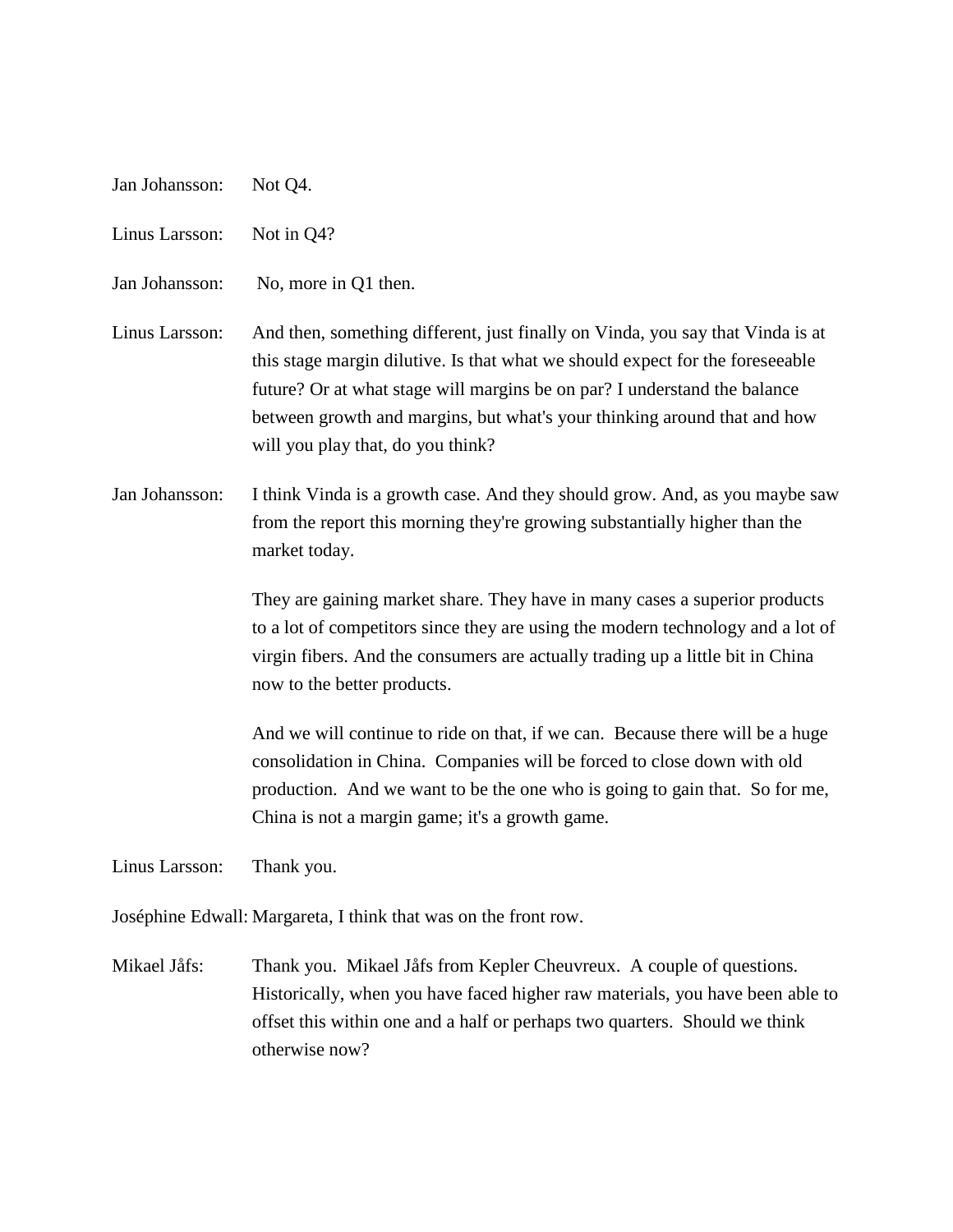Jan Johansson: I think in Tissue absolutely. In Personal Care, as we've said many times also,it's not, you don't have the same sort of discussion with the retailers as you have in Tissue. Because you have the discussion with the consumers.

> And they need to see a benefit before they actually accept a price increase. And the benefits would be the innovations we're introducing. So those will give a higher margin. But, of course, we –in certain categories we will increase the price anyway. But you can't just say generally, we will increase by X percent in Personal Care.

But it's absolutely, and we aren't going to accept this. I mean, we have to do something to offset, of course, the higher costs. So, that's on top of the agenda for everyone now.

- Mikael Jåfs: And then, a second question. You have a very strong cash flow now in Q2. Could you give us some color and flavor what to do with this cash flow going forward?
- Jan Johansson: Yes, it's a difficult one. I mean, we need to; we had some weak cash flow in the first quarters. And, in the end of the day, of course it's the shareholders deciding what they're going to do with the cash flow. If they believe that we are over financed. And that's something we have to get back to.
- Mikael Jåfs: Thank you.
- Oscar Lindström: Oscar Lindström from Danske Bank. The European Tissue business is a big part of your overall business. And could you say something a little bit about the competitive environment in the European Tissue business, any new capacity or price pressure and so on?
- Jan Johansson: It is and has always been an overcapacity. If we talk about mother reels now, in Europe. And today we are sitting on, well, the majority of that ourselves in terms of mother reels, which means that we tried to use that overcapacity in a smart way in the market.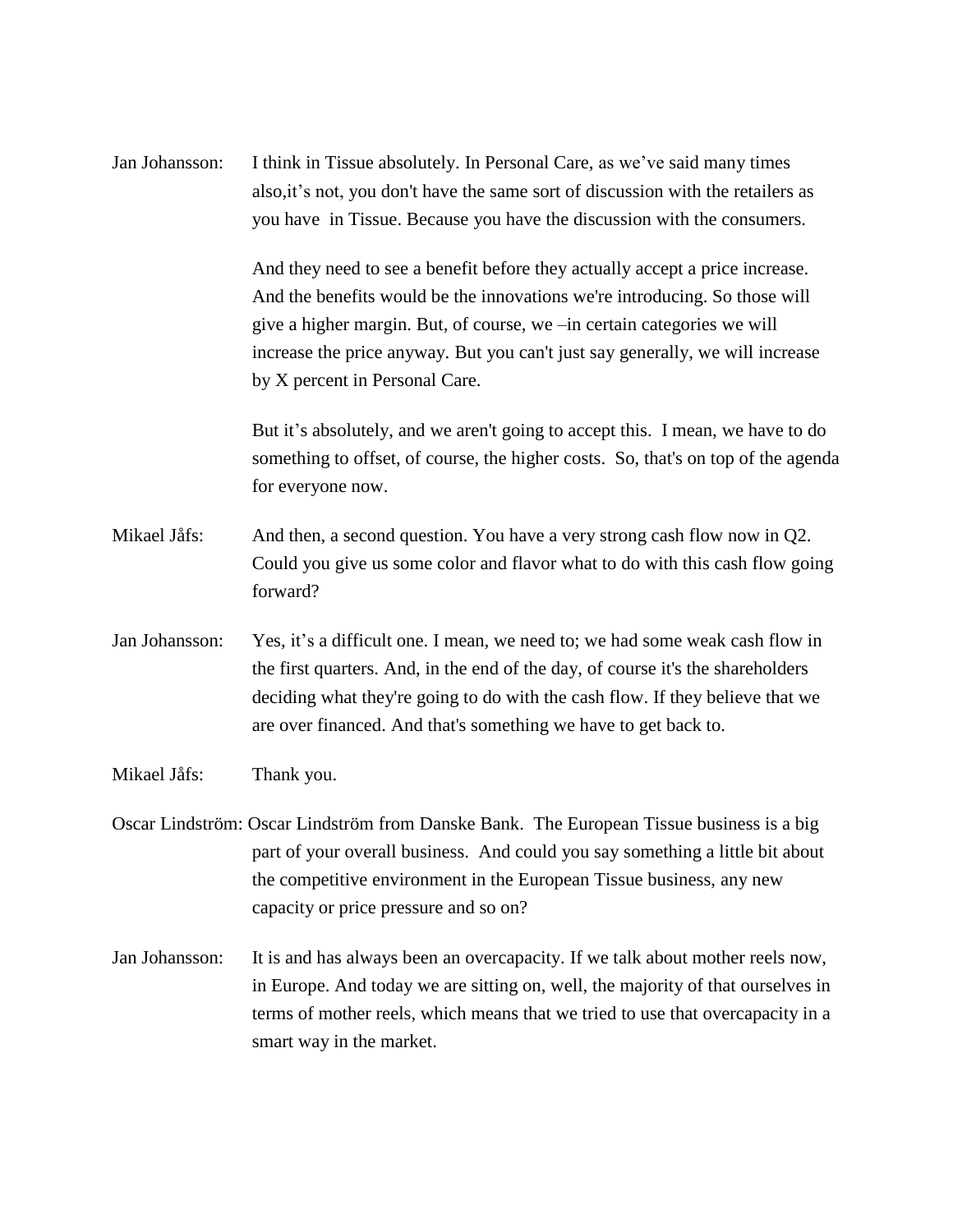And so far, it's been working quite well. The only new investments that we know of is the Wepa, they are planning to add, I think it was 60,000 ton in Germany. Otherwise, we don't see any new capacity coming in.

It's also very local. So you cannot really look as Europe is Europe. You have to look more from of countries or regions because you can't really transfer the products. So it's a more difficult puzzle than just Europe.

- Oscar Lindström: I'd like to follow up with another question on the European Hygiene market where private label is quite sort of prevalent. Have you seen or are you seeing any change in the share of the market that private label has in Europe both on the Baby Diaper and on the Tissue side and perhaps also on the other Personal Care products?
- Jan Johansson: Tissue, it's quite stable. Actually branded are growing a little bit. Baby, they are gaining market shares. If you look at the European, not very much but still gaining market shares. Feminine, almost nothing; Incontinence, it's still, the bulk is still very branded. But, of course, you had private label coming in the more value segments than in the premium segments.

Oscar Lindström: Right.

Jan Johansson: So, it's nothing new compared to the past five years you could say.

- Oscar Lindström: And the final question, if I may. The Östrand pulp mill, there was a piece of news that you'd sought to extend the environmental production permit there. Could you talk a little bit about the logic for increasing capacity at the Östrand pulp mill?
- Jan Johansson: It's absolutely too early to do that. So we'll come back to that. We are just looking into, to see, I mean, in the end, the most important thing for that part of the business is how do we create the value on the trees, on the forest? And we look at different ways of doing that. And this could be one way. But we're far, far from any decision.

Oscar Lindström: Right. Thank you.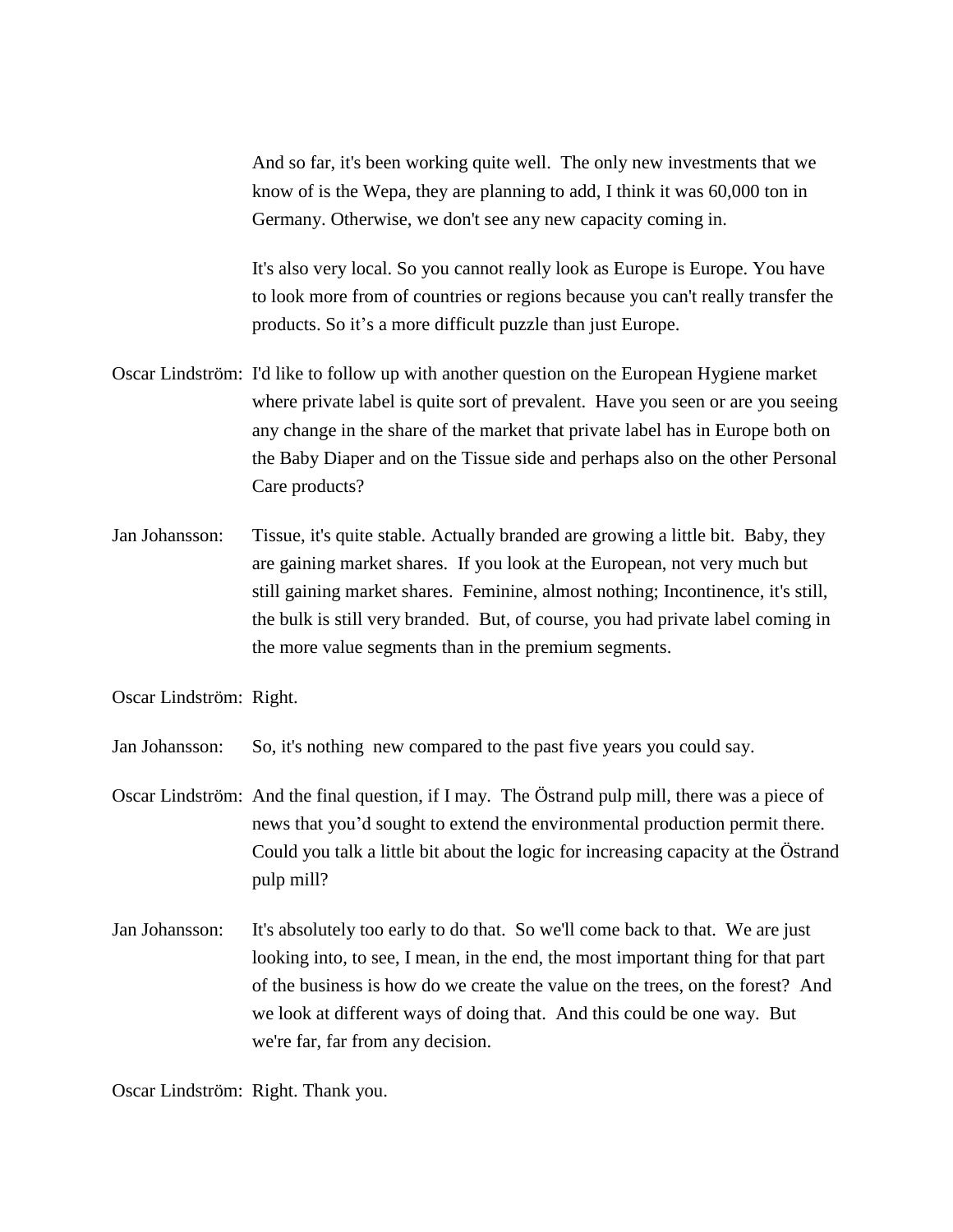- Joséphine Edwall: So, anymore questions from the floor? If not, then operator, do we have any questions on the telephone conference?
- Operator: Thank you. As a reminder if you wish to ask a question, please press star one on your telephone and wait for your name to be announced. If you wish to cancel your request, please press the hash key. Thank you, the first line comes from the line of Kartik Swaminathan. Please ask your question.
- Kartik Swaminathan: Hi, thank you for taking my questions. Kartik Swaminathan from Bank of America Merrill Lynch. My first question was on – if you could please give some color and some of the commentary on what happened in Personal Care in the U.S.?

One of your competitors on that conference call believed that it's possible private label and your TENA brand have been losing some share due to competition in the Adult Inco space.

And then my second question was when thinking about raw material price progression over the next couple of quarters, I understand that softwood is probably the closest proxy to understanding what's happening in Fluff Pulp, but if there's any further considerations that we need to take in supply or demand to understand how that translates into cost inflation and Personal Care, that would be very useful.

Jan Johansson: OK, thank you. If we start with the U.S. And, of course, in the U.S., we're much smaller in Incontinence. And we only have one category in the retailers and that's the Incontinence. And if we look at the development so far we are, if I remember right, we're flattish Q2 to Q3 in Incontinence.

> We have not been de-listed anywhere. And we have the same strategy as we have in Europe. That we are going to defend our position. Procter has entered the market and gained some market share. And of course KC is fighting them furiously also in the U.S. But as far as we can see in this early stage, it seems like it's more cannibalizing on the Feminine side in the U.S. than it's in Europe. Even though in Europe it's also cannibalizing on the Feminine side.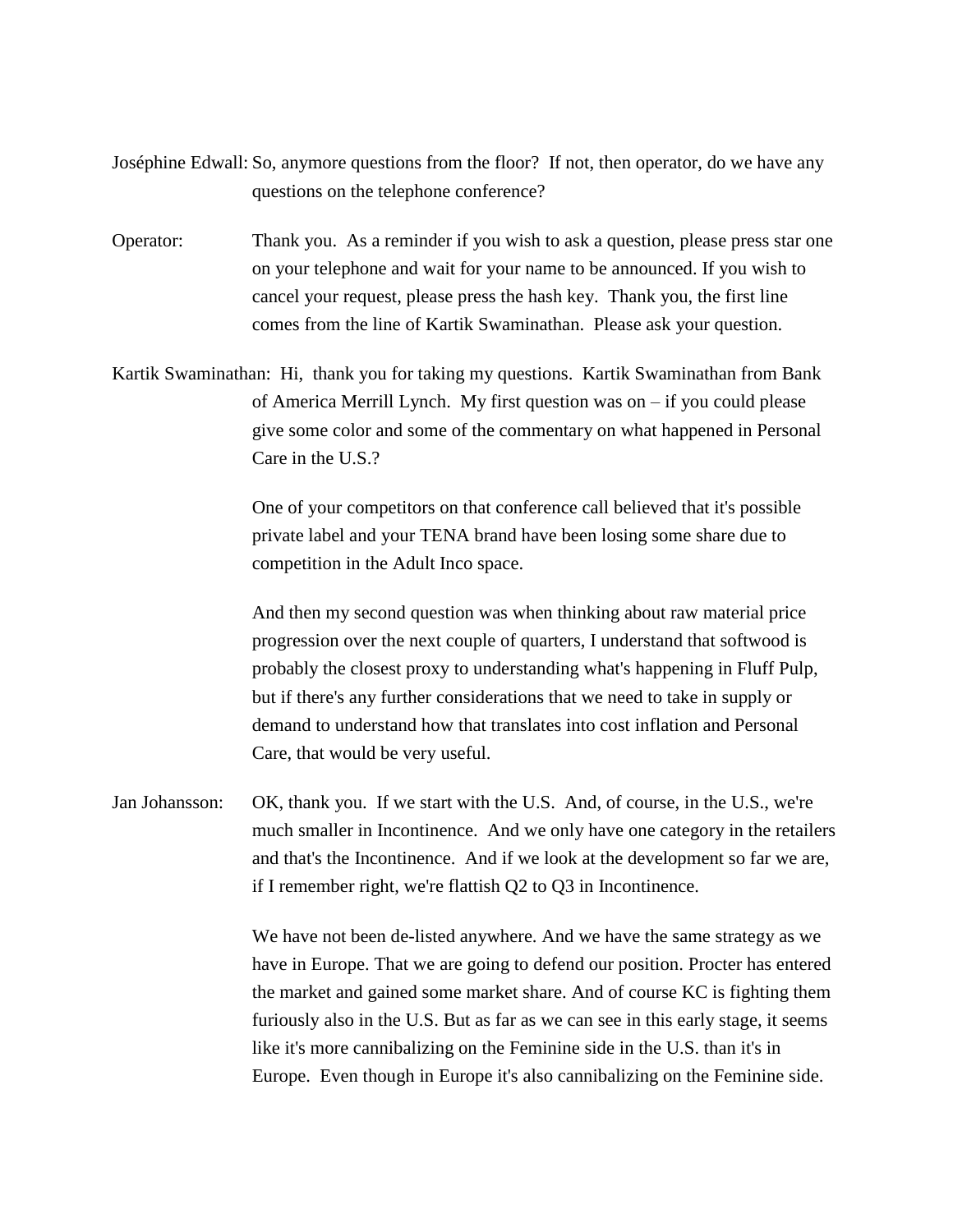But so far, we are on track. And we have not suffered as much as you would have guessed maybe with a small position; rather, when you have 70 percent market share that we have in some countries in Europe. So we are holding up. But there is, of course, a tough situation. But we are executing the same plan as we do in Europe to defend our position.

When it comes to the pulp situation, the reason that we have had different direction with hard and softwood pulp is of course that the balance in soft has been much stronger than in hard. New hardwood is coming in as we speak.

Now, there have been a couple of new projects announced in softwood and in this part of the world. And that's, of course, will have an impact on the balance of softwood at least as soon as they are in operation. But I guess, the best answer is if you follow that, that will give you the best indication on the fluff price development.

- Kartik Swaminathan: Thank you. And just a very quick follow up on the first answer. I was wondering when you talk about flattish volume trends. Is that with respect to your growth or your market share Q3 on Q2?
- Jan Johansson: It's growth.
- Fredrik Rystedt: Growth.
- Kartik Swaminathan: OK, thank you.

Joséphine Edwall: Anymore questions from the telephone conference, operator?

- Operator: There are, thank you. Your next question comes from the line of Rosie Edwards. Please ask your question.
- Rosie Edwards: Yes, good morning, two questions from me. Firstly, just back on P&G. I think in the release you talked about P&G's intention to enter healthcare channels. I just wanted to clarify that. And if so, do we know which markets they're planning to do that?

And then, the second question and sort of a bigger picture on sort of operating margins. I mean, two or three years ago, you're sort of group operating margin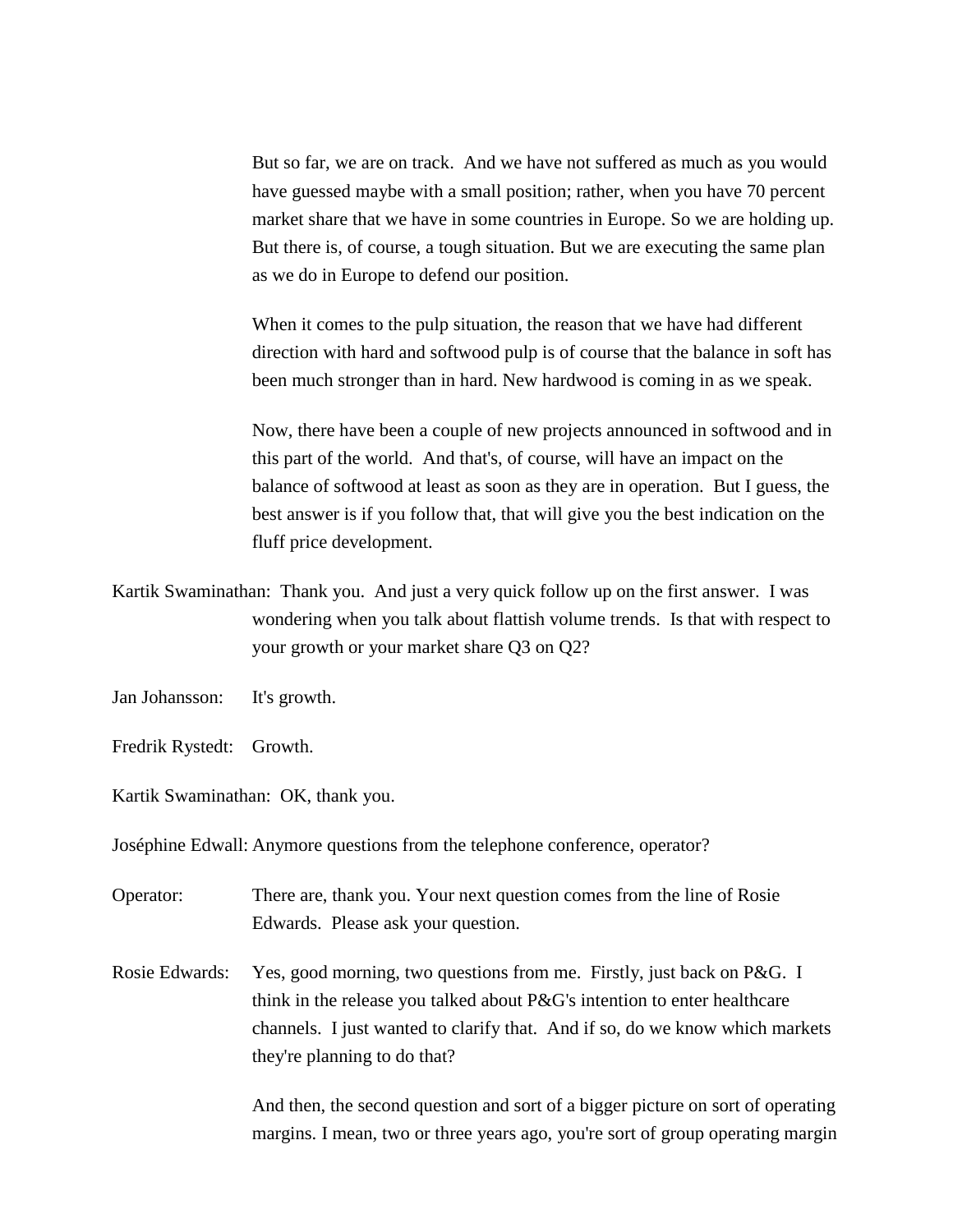was 14% was speculated and talked about, What is your latest position on this given margins are still only around the 11?

Jan Johansson: If we start with Procter, then, the, I mean we divide the market in sort of retail, home care and institutional. Retail is about 18 percent of the market in Europe. And then if you add pharmacy it's about 34 percent of the market.

> The product range in pharmacy, it's slightly different from the retail. Because then you're coming in more to heavy Inco side also. Not only the very light Inco side. And Procter is more targeting the light, mid Inco side, not the heavy Inco side.

And I think also when they reported on their sales in Europe, I think they were sort of reporting on that segment which they are targeting. And maybe not the whole market. So if they would enter all of the pharmacies in Europe and all of the retail, they would work on 34 percent of the market.

And I don't know if that is the answer to your question. If you look at the margin speculation, of course I have not speculated in the margin myself. And I'm not really sure of that.

But what we have is a clear target on the 15 percent return on capital employed on Tissue and 30 percent on Personal Care. And we feel still very confident that we will reach that figure. And maybe that is then translating to 14. I'm not sure of that.

Rosie Edwards: OK, yes, that's fine, thank you.

Joséphine Edwall: And the next question, operator?

Operator: Thank you. The next question comes from the line of Celine Pannuti. Please ask your question.

Celine Pannuti: Yes, and good morning. It's Celine Pannuti from J.P. Morgan. I have a few follow ups. My first one is on pricing. We've seen that pricing has vanish. I include that you had mix as well benefits vanished.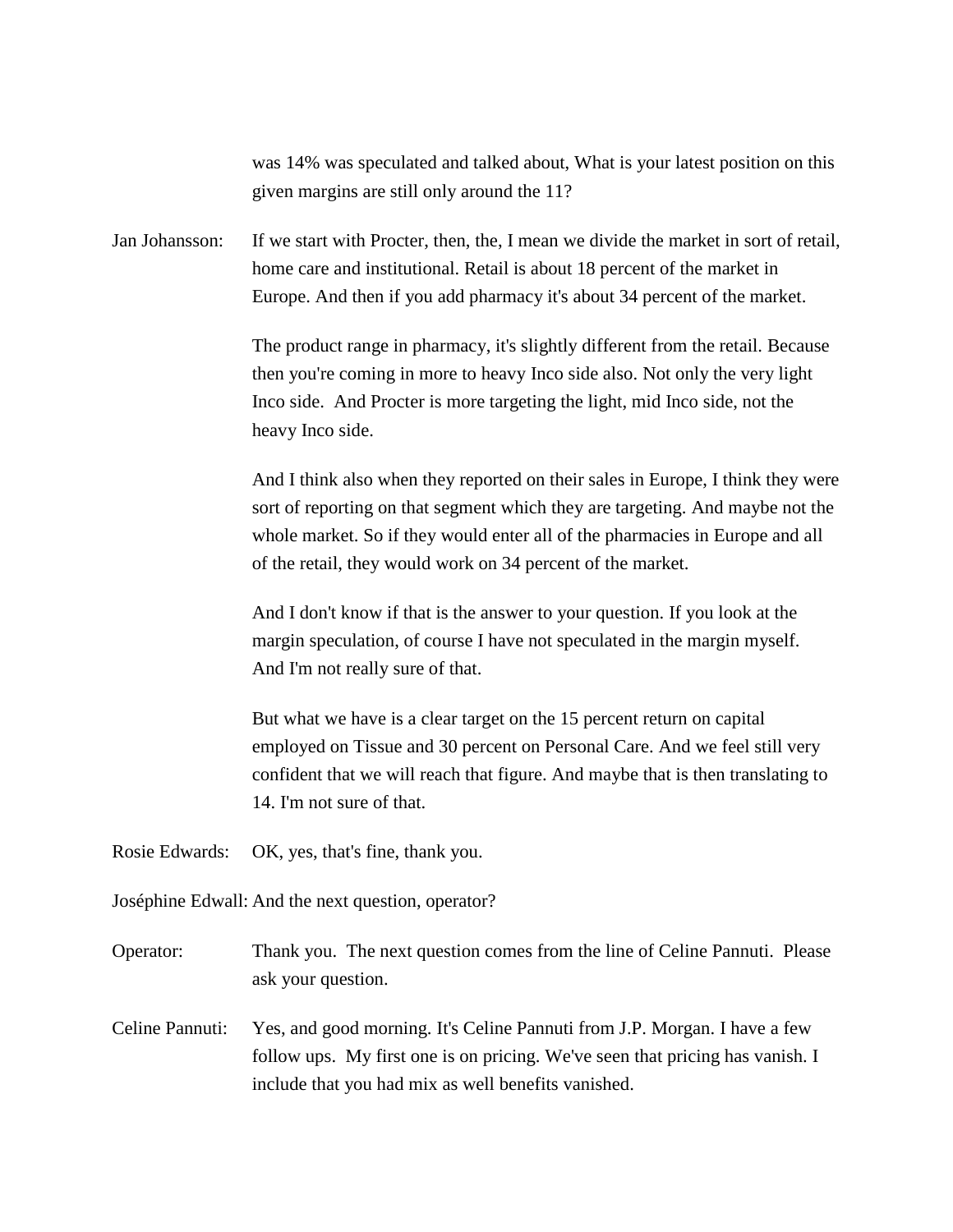In Q2, you had some positive impacts in both Personal Care and Tissue. And we've seen that there was no pricing. So, can you walk us through what has happened? And then, what we should be looking at in the coming quarters? Could we expect pricing to come back? The second question is on China.

Could you comment on how your Diapers business is going? And, a last question on FX transaction in Personal Care and raw materials. I think at the Q2 stage, you were hinting that you would face a much better environment in the Q4. Is that still the case? Thank you.

Jan Johansson: If we start with the pricing, I think we communicated in Q2 also that we didn't really see any price increases – further price increases in Q3 than we already had from the beginning of the year. And as I said, when it comes to Tissue, we will certainly start to implement.

> We have already announced in Away-From-Home from the 1st of January. And we will start with that in CT also to offset the raw material price increases. As I also said, in Personal Care, it will be more targeting pricing and new products than a general pricing. But it's of course not an acceptable situation for us.

That we do see our margins coming down in particular in Personal Care. Because in Tissue it's actually flattish from that point. And even though we had all of these higher costs. But 159 million in one quarter, is impossible to deal in that quarter. But, of course, we will deal with it in one of the three ways that I mentioned.

Looking at Baby in China, Libero is actually doing very well. We are growing quite strong with Libero. Sealer is still losing market share. So, we have different development on, on Libero and Sealer. And in the end that's of course, a quality question. Because the quality of Libero is much higher than the quality of Sealer.

And this is something now we discuss very hard with Vinda. How to change that process. And with the muscles they have and also actually with the Baby production facility they have, they will be in a much better position than we were actually to change this to something positive.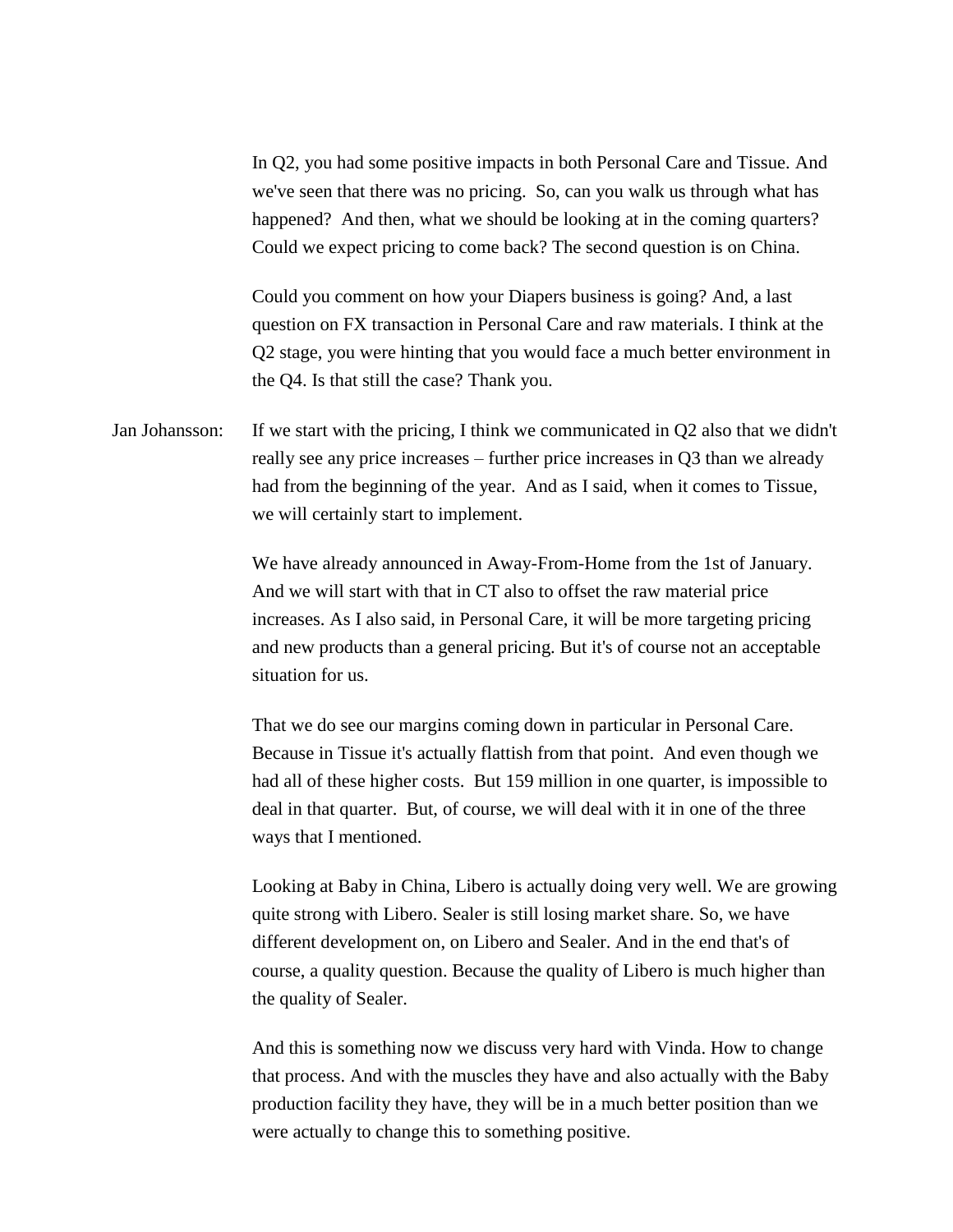Jan Johansson: The third one, what was that?

- Fredrik Rystedt: I think, there was the FX, Celine, that was the FX impact on Q4. I think, this is as you can see largely depending on the dollar movement. So it's of course, your speculation is as good as ours in terms of how the dollar will go. But, of course, in comparison to Q3, it hasn't really gone in the right way. So it's largely a dollar issue.
- Celine Pannuti: OK. And thank you, just to come back on my first question. If I look at Q2, you had some positive impact from pricing. So, why is Q3 not as good as Q2. So, I understand one is some pricing pressure in U.S. Away-From-Home. But can you give us a bit more flesh on the bone on what has happened?
- Jan Johansson: U.S. is of course, impacting the pricing in Q3 also, even we had a price increase on new contracts, we had a price decrease on old the contracts. So all in all it's a reduction in price. I don't know if you have any comments on other?
- Fredrik Rystedt: Not really, I don't, I mean we haven't had, we had some benefits in comparison and also sequentially Q1 and Q2. And now, we've also had , for instance, in the U.S. as Jan already mentioned, a slight positive increase in the U.S. So there are no major price movements.

I think that's the short answer. We, we've had some selective compensation for smaller parts of the Personal Care, but not, of course enough to cover the raw material increase.

Celine Pannuti: Thank you.

Jan Johansson: Thank you.

Joséphine Edwall: Yes, operator, you can take the next question.

- Operator: Thank you, and the next question comes from the line of Sophie Chiu. Please ask your question.
- Sophie Chiu: Hi, good morning. This is Sophie from Credit Suisse Hong Kong. My question is regarding the transaction that you – about Vinda. So, basically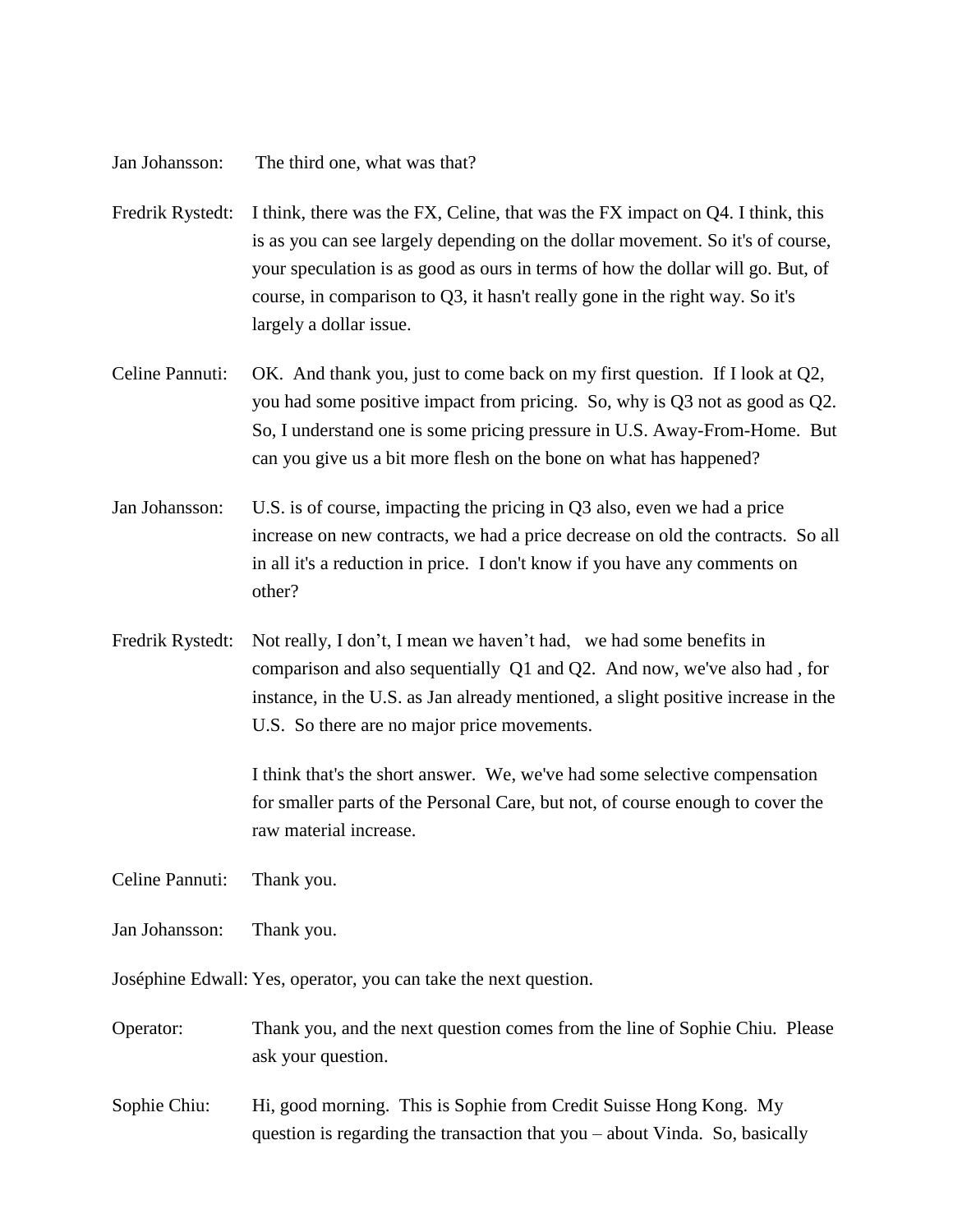you sold – the China business to Vinda at the – EBIT to sells at about 1.7 times. And do you -- We think that the valuation is a little bit too high considering that some of the business are probably still at loss. So, we just – we want to know about what is your -- because you just mentioned it's a growth story in China.

So, we want to know what's your view on the growth that you expect in Vinda in China? And also, what is the synergy, potential synergies that perhaps we can see from the manufacturing or the procurement? Thank you.

Jan Johansson: I think when it comes to Vinda's strategy and Vinda's growth, I have to ask them to answer that. I mean it is a listed company and I really can't comment on that. Synergy side of course there will be a lot of synergies, both on the cost side, but mainly on the distribution and sales side.

> And we are substantially reducing the sales force and the administration in China because we are sort of lifting over the business to Vinda where they have all of this already; which means that there will be a quite a huge reduction of people overall in China, if we combine SCA and Vinda. But the growth case, you need to discuss with Vinda.

- Sophie Chiu: I see, but because, last year you have a quite a strong growth from your China business. So, I just want to know would you still be expecting something similar,or?
- Jan Johansson: It's, I mean, you probably saw the Vinda report this morning with an extremely good growth in Tissue. And I talked about their products, but, of course, a very important part of that is also they are a very, very strong distribution in the sales force.

And once we have properly introduced our products in Vinda, of course, I expect that will have a positive impact on the Personal Care. Not this quarter, not next quarter, but certainly next year.

Sophie Chiu: Can we expect some synergy in terms of the material procurement or the manufacturing?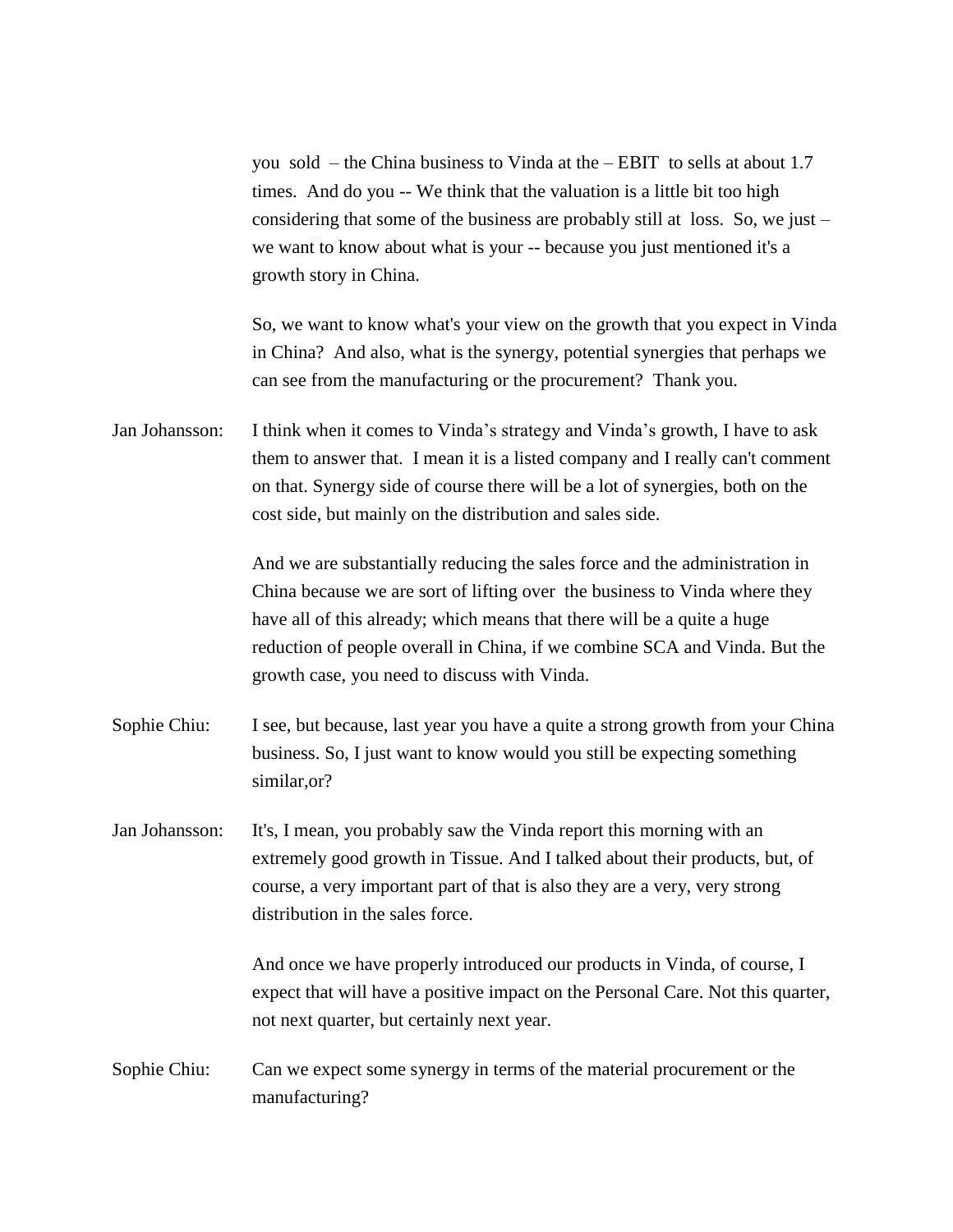| Jan Johansson: | You can expect synergies in many fields, including that, yes.                                                                                                                                                                                                                                                                                                                                                                 |
|----------------|-------------------------------------------------------------------------------------------------------------------------------------------------------------------------------------------------------------------------------------------------------------------------------------------------------------------------------------------------------------------------------------------------------------------------------|
| Sophie Chiu:   | OK, and thank you.                                                                                                                                                                                                                                                                                                                                                                                                            |
| Jan Johansson: | Thank you.                                                                                                                                                                                                                                                                                                                                                                                                                    |
| Operator:      | Thank you. Your next question comes from the line of William Houston.<br>Please ask your question.                                                                                                                                                                                                                                                                                                                            |
|                | William Houston: Yes, good morning. Three questions, please. Firstly, could you update us on<br>the pricing side of things for Incontinence in the U.K. - how that developed<br>over – since the P&G entry, please? Secondly, could you update us on your<br>plans in the Spanish Diaper market?                                                                                                                              |
|                | And thirdly, could you just talk a bit more about the cost cutting programs in<br>Europe, particularly Georgia–Pacific and how you expect capacity to change<br>for your business over the coming quarters, please. Thank you.                                                                                                                                                                                                |
| Jan Johansson: | If we start with, with the U.K. and Procter $\&$ Gamble. They have not reduced<br>the price. So the price is in par with our price. Maybe even in some categories,<br>slightly higher. But of course, heavy promotion, more than 80 percent of the<br>sales overall in the U.K. last month has been sold on promotion.                                                                                                        |
|                | So, you don't see it on price, but you see it on promotion. When it comes to<br>Spain, we are, as you know, investing in baby production in Spain. And that's<br>mainly to supply Mercadona because we have been transporting from Poland<br>so far. And of course, with the local production it will substantially improve<br>our profitability.                                                                             |
|                | France, there will obviously be a change of the supply situation in France.<br>And there will probably be some closure of some businesses also, as we<br>planned when we acquired the Georgia-Pacific. And we are just now in the<br>middle of the discussions and negotiation with the unions around this. So, I<br>have to come back when we finalized that. And then you will get an exact<br>answer of what we are doing. |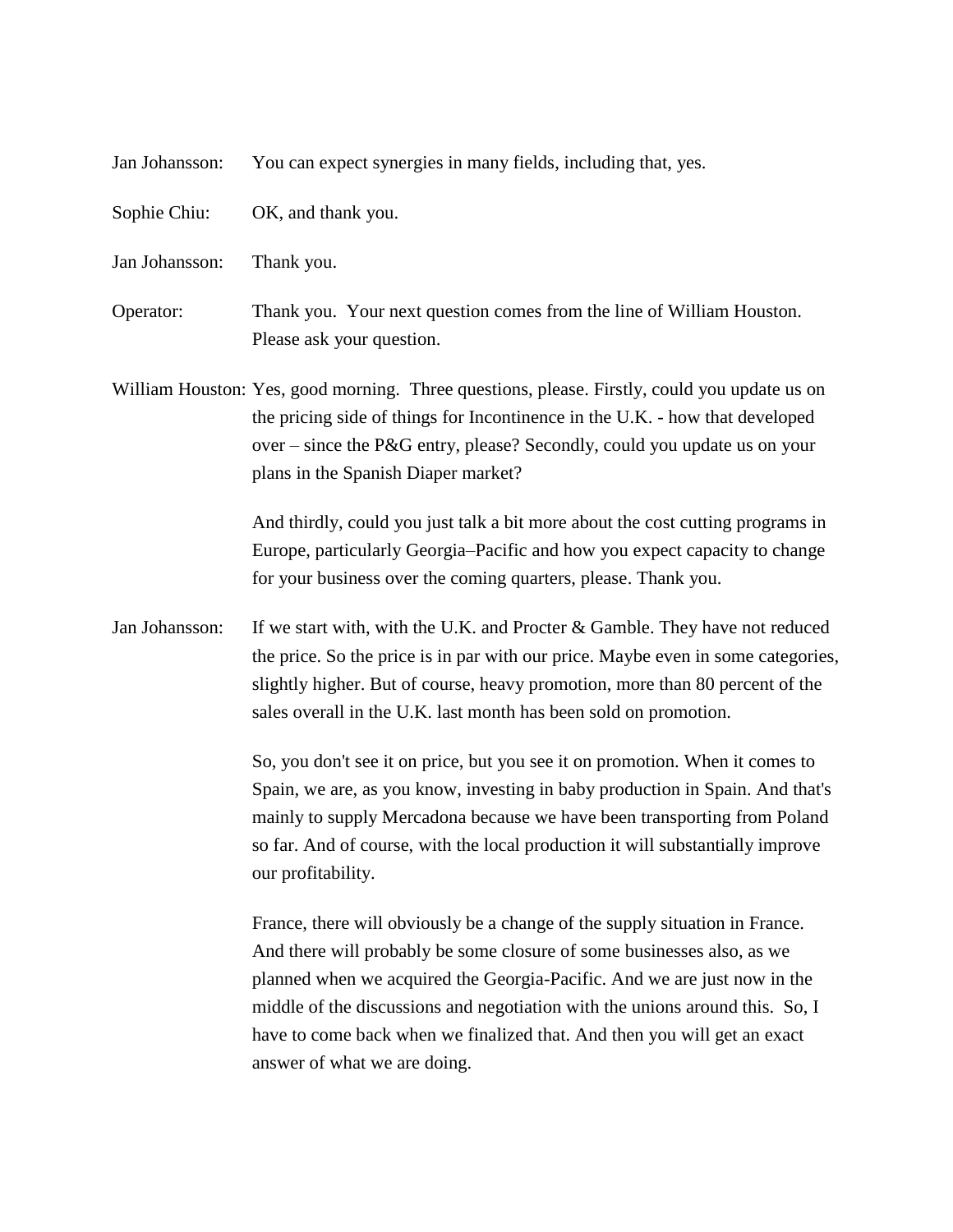- William Houston: Yes, sorry, just on, Spain and on France. Have you got any update on the timing for when the new lines will be open in Spain? And the France changes, when we, roughly, can expect those changes to come through?
- Jan Johansson: Spain the first line is up and the second will start next year. So the first up and running; and the second next year.

William Houston: So, sorry, and the first will be up and running in Q4?

Jan Johansson: Sorry?

- William Houston: The first will be up and running, or is up and running already?
- Jan Johansson: It's up.
- William Houston: It is up and running, perfect, thanks.
- Jan Johansson: And France, we'll come back to that maybe later this year or in the beginning of next year depending on how the discussions are going.

William Houston: OK, thanks very much.

- Operator: Thank you. Next question comes from the line of Stellan Hellström. Please ask your question.
- Stellan Hellström: Hi. I had a question on Personal Care and pricing again. I think in Q2, you had a positive effect from pricing, I guess related to emerging market pricing.

There was no support in the third quarter from price mix. And I wonder if this is reflecting higher promotional spend? Or, if there's any other reason?

- Jan Johansson: Do you have an answer to that?
- Fredrik Rystedt: Not, not really, I don't think it's particularly. It is a lot of promotional spend as Jan has alluded to. But it's not really that. It's been slow pricing movements this quarter.
- Stellan Hellström: OK. You also mentioned pricing and cost. It means to offset higher raw material cost in Personal Care. Is there anything more you can do on costs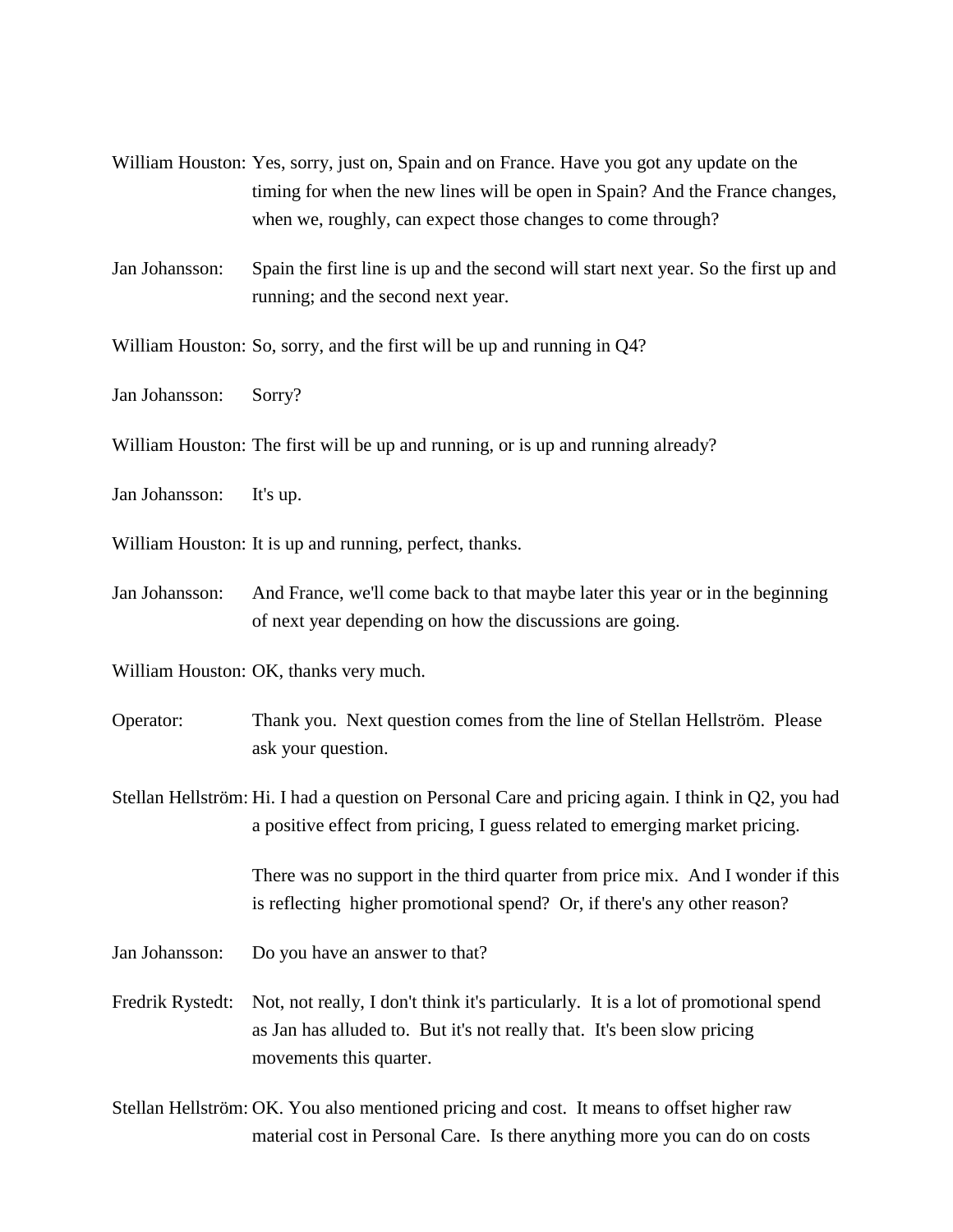given that you now have been largely through your hygiene efficiency program?

Jan Johansson: There's always a lot more to do on costs, always. So, we started that work already some time ago. We are not going to have any new programs. So, you don't have to be afraid of that. But, of course, we need to do the day to day productivity improvements.

> And there's always a lot to do. If you make a big program like this, you take what you see; which is obvious. And when you start to dig, you find more than you can do. And of course, we will do that also.

Fredrik Rystedt: And, and the cost focus will not be less just because this program ends. It's still going to be exactly the same pressure.

Stellan Hellström: OK, thanks.

Joséphine Edwall: So, operator, I understand you have two more questions. Is that correct?

Operator: That is indeed, correct, yes. Would you like me to open it up for the next one?

Joséphine Edwall: Yes, please.

Operator: No problem. Your next question comes from the line of Chas Manso. Please ask your question.

Chas Manso: Yes, good morning. I think I have three questions. Firstly on Baby Diapers; you said that it was eight percent growth in Europe and two percent overall. Perhaps on the European eight percent, you could discuss where the growth is really coming from, whether the Spanish line was a big contributor to that?

> And if the overall is two percent, it sounds as if there are declines elsewhere. So, could you take us through the major declines elsewhere and why they are declines? That's the first question. The second question is on the U.S., the overcapacity in Tissue spilling over to Away-From-Home. Can you give us an idea of the percentage level of overcapacity impacting Away-From-Home? Is it getting worse and how quickly can it be absorbed?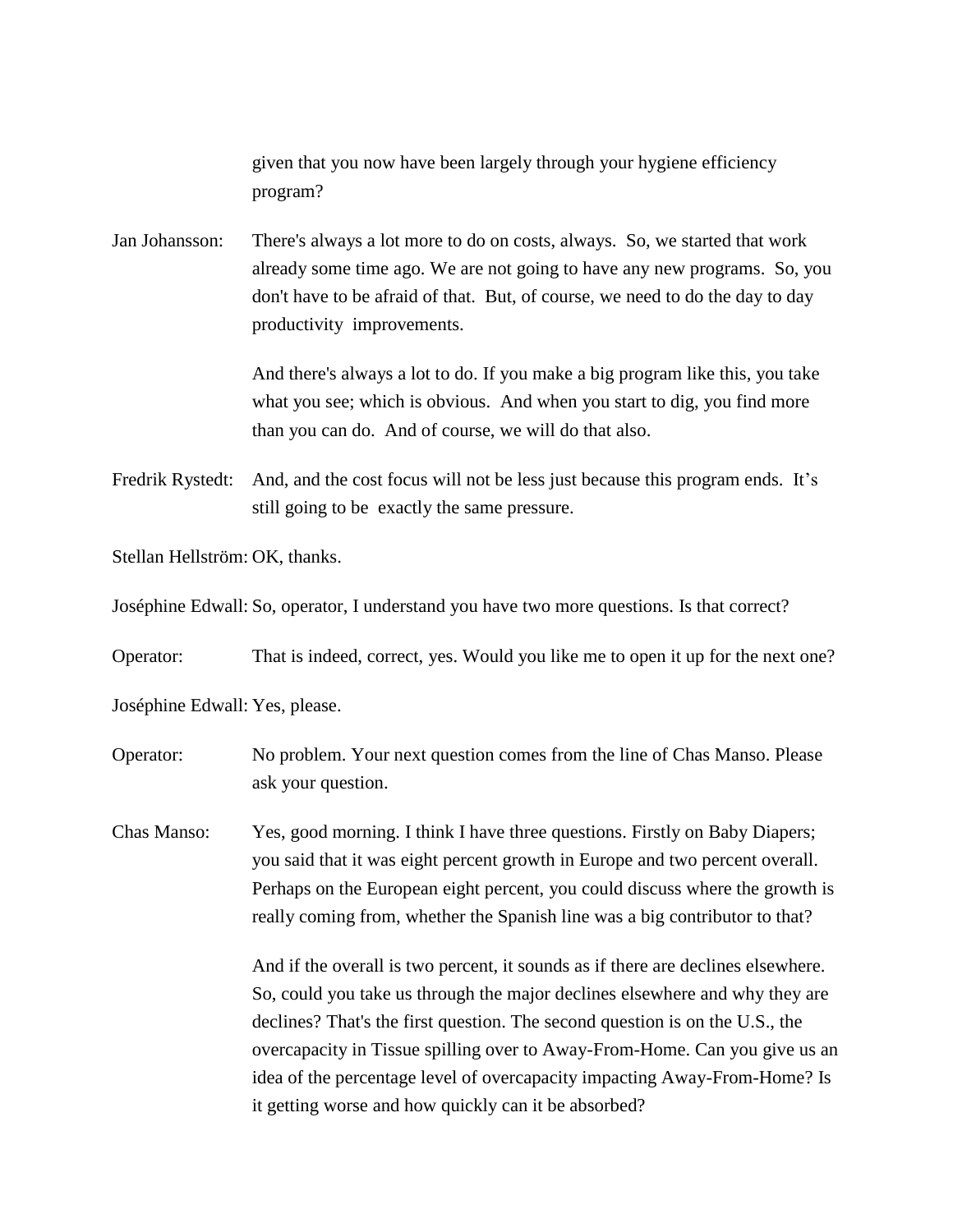And the third question would be on Consumer Tissue. Q3 is another quarter of zero organic sales growth. Is this zero the ongoing rate we should expect? Could you just sort of explain to us the dynamics here? And, you know, what is required really to get some positive organic growth into Consumer Tissue?

Jan Johansson: If we start with Baby, the growth was mainly in private label; Europe and in Russia. The Spanish operation has not yet impacted the growth. And we had a decline in growth mainly in China, Sealers, but also some in Latin America due to some tough competition.

> And we also sort of protected the margin a little bit more than the volumes. So, those two were the major negative and the major positive. And what was the second?

Chas Manso: Away-From-Home in the U.S.?

Jan Johansson: Yes. Yes. It's an interesting development or not. I don't know how you, if you should define it in the U.S. Because they have done a lot of investments, upgrading the quality in the paper by TAD and Atmos. But obviously, the market doesn't really want to have that. So, that means that if you use conventional paper with very expensive upgraded machines.

> And, and those conventional papers were mainly made to actually penetrate the private label market much more in the U.S. And that is growing quite quickly as you know now. Because all of the big retailers want to have private label. But the volume is so big that it can't be consumed as fast as was anticipated.

> So, that's why you see spill over to Away-From-Home. And the spill over then is on the – on the reel or commodity side on Away-From-Home. And it's not on the premium side. Today we have our value-added sale is more than 40 percent in the U.S. But still, almost 60 percent is more on the commodity side.

So, that's where you see the pressure. And it's very difficult to see when it would sort of be consumed by the market. Because that depends very much how fast the private label market can grow in Consumer Tissue in the U.S.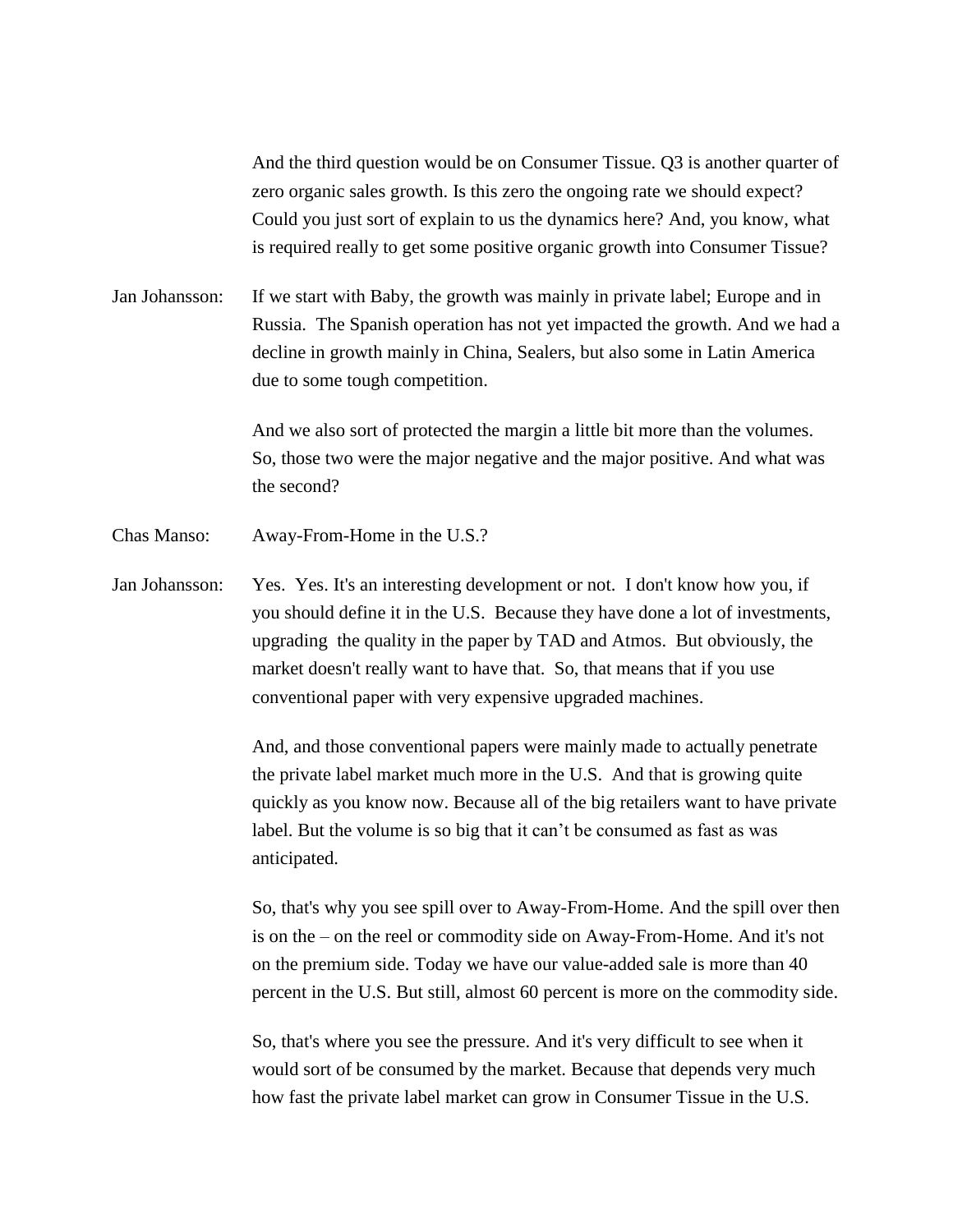And, I mean, we also looked a couple of years ago to, to really upgrade the paper quality into TAD and Atmos in the U.S. But we saw this coming, so, we, we actually didn't do it. Because now we can buy mother reels from the market and still convert it to a good product.

So, so it's positive on one side, we save capital, it's negative on the other side, the commodity side is more competition, not really on the upgraded side.

Jan Johansson: Third?

Fredrik Rystedt: Consumer Tissue.

Chas Manso: On Consumer Tissue, zero growth, is this the new normal?

Jan Johansson: In, the mature markets, it's the combination of leaving some contracts that we didn't like the margin on. And also growth in, in other areas. I mean, the only way you can grow in a market that is not growing is of course, by growing market share or introducing products that are at the higher value. And that we are doing and working on.

> But we are not very keen on starting a price war by being extremely aggressive in gaining market shares in a market where we have 30 percent market share. Then we'd rather protect the margin, if that is an answer to your question? But, of course, with new innovations we anticipate a growth that is higher than the GDP growth.

> But this time, this year we have rebalanced the portfolio a little bit more to branded and less private label. And over all the year, it has a negative impact on the volume.

Fredrik Rystedt: And Western Europe is heavy for us, still. And of course that impacts with the private label contracts. It has a large impact. But we have significant growth in Russia. We have it in Mexico.

> And of course, you've seen the Vinda numbers. So, there's a lot of different areas where, where Consumer Tissue continues to grow with very strong numbers.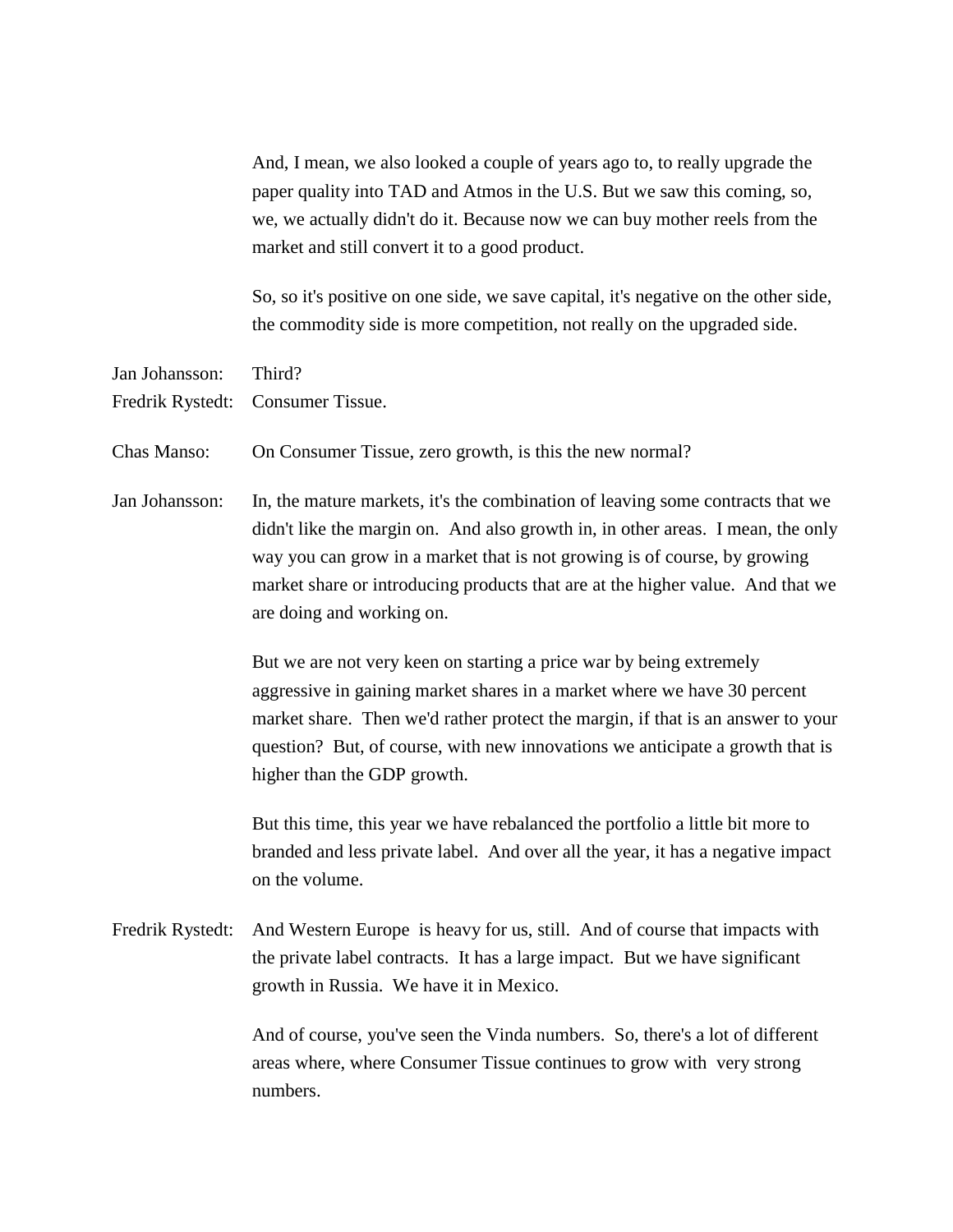| Jan Johansson:  | And the emerging market is being a bigger part of our portfolio now. It's $-$                                                                                                                                                                                 |
|-----------------|---------------------------------------------------------------------------------------------------------------------------------------------------------------------------------------------------------------------------------------------------------------|
|                 | It's a little bit more than 30 percent today. So, it's, it's becoming more<br>important for the growth case.                                                                                                                                                  |
| Chas Manso:     | OK. But until you anniversary the exit of those low margin contracts. Until<br>that anniversary happens, is zero growth the most reasonable assumption?                                                                                                       |
| Jan Johansson:  | Yes, or, or a very small growth I would say.                                                                                                                                                                                                                  |
| Chas Manso:     | OK, thank you.                                                                                                                                                                                                                                                |
|                 | Joséphine Edwall: So, with this, let's have the final question, operator.                                                                                                                                                                                     |
| Operator:       | Thank you, the next question comes from the line of Celine Pannuti. Please<br>ask your question.                                                                                                                                                              |
| Celine Pannuti: | Sorry, hello. Can you hear me now?                                                                                                                                                                                                                            |
| Jan Johansson:  | Yes.                                                                                                                                                                                                                                                          |
| Celine Pannuti: | Yes, I just had a follow-up. In the Tissue orders was the $-$ there was some<br>almost flat, if I look at the deviation number where you should have the<br>benefit from the sellings. So can you say what was the hit there?                                 |
|                 | And I am, you know, rebounding on the commentary you made about this<br>overcapacity in Europe. At which point you realized to tackle that because I<br>presume that probably the drain as well on your EBIT? And maybe<br>restructure, thank you.            |
| Jan Johansson:  | You, you mean the overcapacity in Tissue in Europe?                                                                                                                                                                                                           |
| Celine Pannuti: | Yes.                                                                                                                                                                                                                                                          |
| Jan Johansson:  | We have had overcapacity in Europe for the past 50 years. And it's less now<br>actually than we've seen in the past. And also, we are sitting on the bulk of it,<br>which means that it's easier to manage where the over capacity issues should<br>come out. |